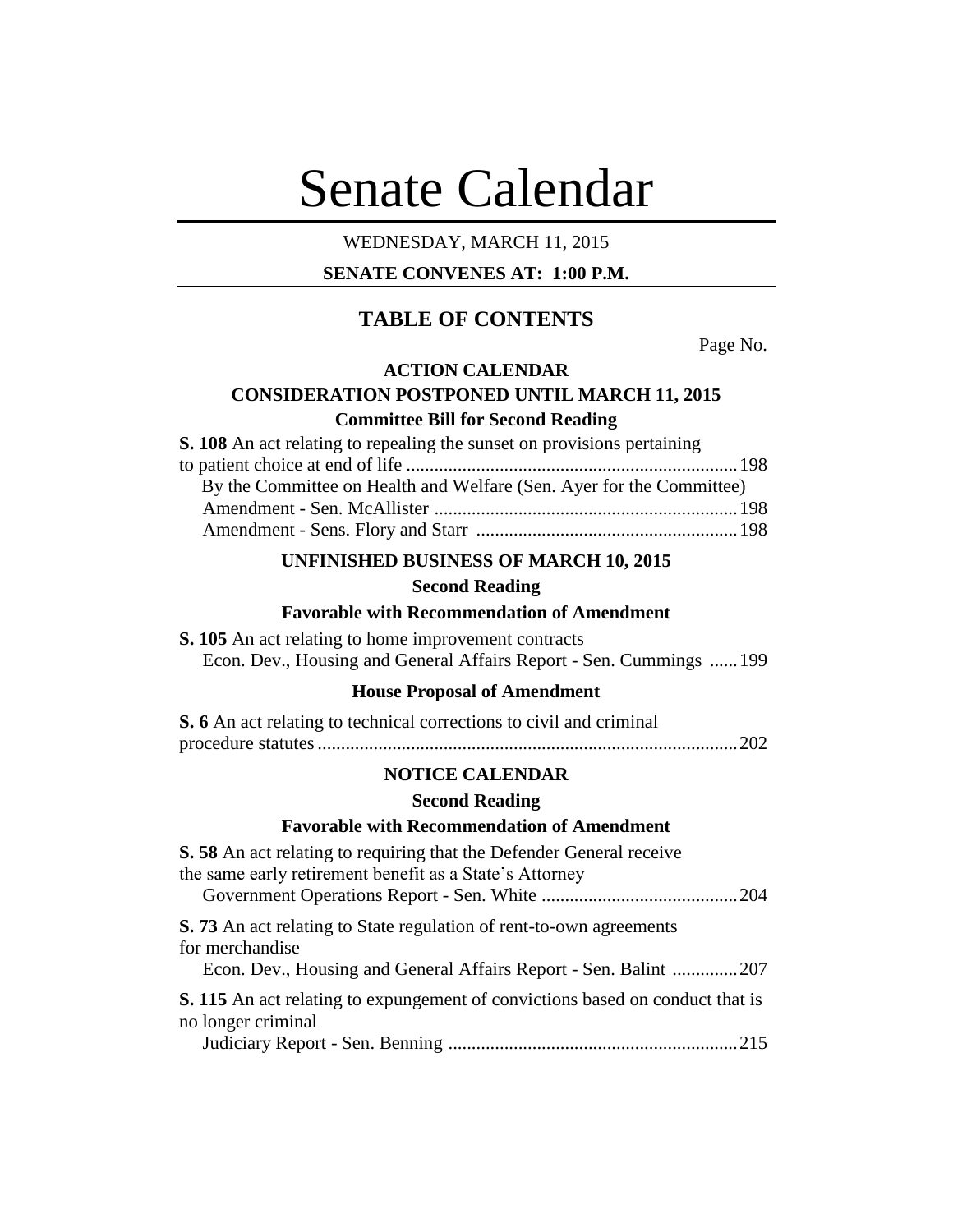## **ORDERS OF THE DAY**

#### **ACTION CALENDAR**

#### **CONSIDERATION POSTPONED UNTIL MARCH 11, 2015**

#### **Committee Bill for Second Reading**

# **S. 108.**

An act relating to repealing the sunset on provisions pertaining to patient choice at end of life.

By the Committee on Health and Welfare. (Sen. Ayer for the Committee)

**PENDING ACTION**: Second Reading.

#### **Amendment to S. 108 to be offered by Senator McAllister**

Senator McAllister moves to amend the bill by striking out all after the enacting clause and inserting in lieu thereof the following:

Sec. 1. REPEAL

18 V.S.A. chapter 113 (patient choice at end of life) is repealed.

#### Sec. 2. EFFECTIVE DATE

This act shall take effect on July 1, 2015.

#### **Amendment to S. 108 to be offered by Senators Flory and Starr**

Senators Flory and Starr move to amend the bill by striking out all after the enacting clause and inserting in lieu thereof the following:

Sec. 1. 18 V.S.A. chapter 112 is added to read:

#### CHAPTER 112. TERMINALLY ILL PATIENTS

# § 5271. TERMINALLY ILL PATIENTS; IMMUNITY FOR PRESCRIBING OR BEING PRESENT WHEN MEDICATION IS TAKEN

(a) As used in this section:

(1) "Bona fide health care professional-patient relationship" means a treating or consulting relationship in the course of which a health care professional has completed a full assessment of the patient's medical history and current medical condition, including a personal physical examination.

(2) "Health care professional" means an individual licensed to practice medicine under 26 V.S.A. chapter 23 or 33.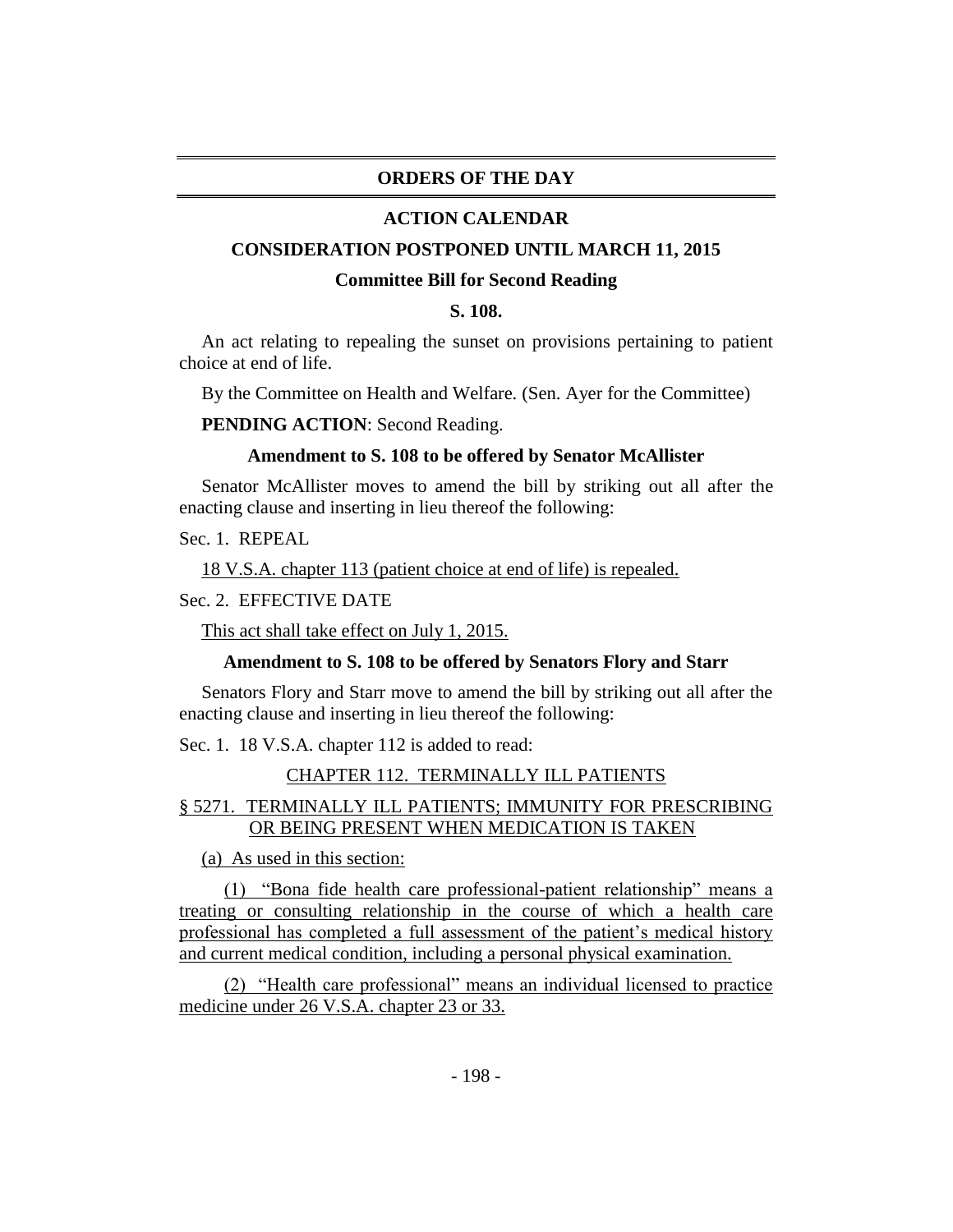(3) "Terminal condition" means an incurable and irreversible disease which would, within reasonable medical judgment, result in death within six months.

(b) A health care professional who has a bona fide health care professional-patient relationship with a patient with a terminal condition and who prescribes medication to that patient for the relief of symptoms associated with or caused by the terminal condition shall not be subject to criminal or civil liability or professional disciplinary action if the patient self-administers more than a prescribed dosage of the medication and dies as a result.

(c) A person shall not be subject to criminal or civil liability solely for being present when a patient self-administers a lethal dose of a medication that has been prescribed for that patient by a health care professional.

Sec. 2. REPEAL

18 V.S.A. chapter 113 (patient choice at end of life) is repealed.

Sec. 3. EFFECTIVE DATE

This act shall take effect on July 1, 2015.

#### **UNFINISHED BUSINESS OF TUESDAY, MARCH 10, 2015**

# **Second Reading**

#### **Favorable with Recommendation of Amendment**

# **S. 105.**

An act relating to home improvement contracts.

**Reported favorably with recommendation of amendment by Senator Cummings for the Committee on Economic Development, Housing & General Affairs.**

The Committee recommends that the bill be amended by striking out all after the enacting clause and inserting in lieu thereof the following:

Sec. 1. 9 V.S.A. chapter 102 is amended to read:

# CHAPTER 102. CONSTRUCTION CONTRACTS

§ 4001. DEFINITIONS

As used in this chapter:

(1) "Contractor" means a person or entity which contracts with an owner to perform work, or provide materials or machinery necessary to perform work on real property.

(2) "Work" means: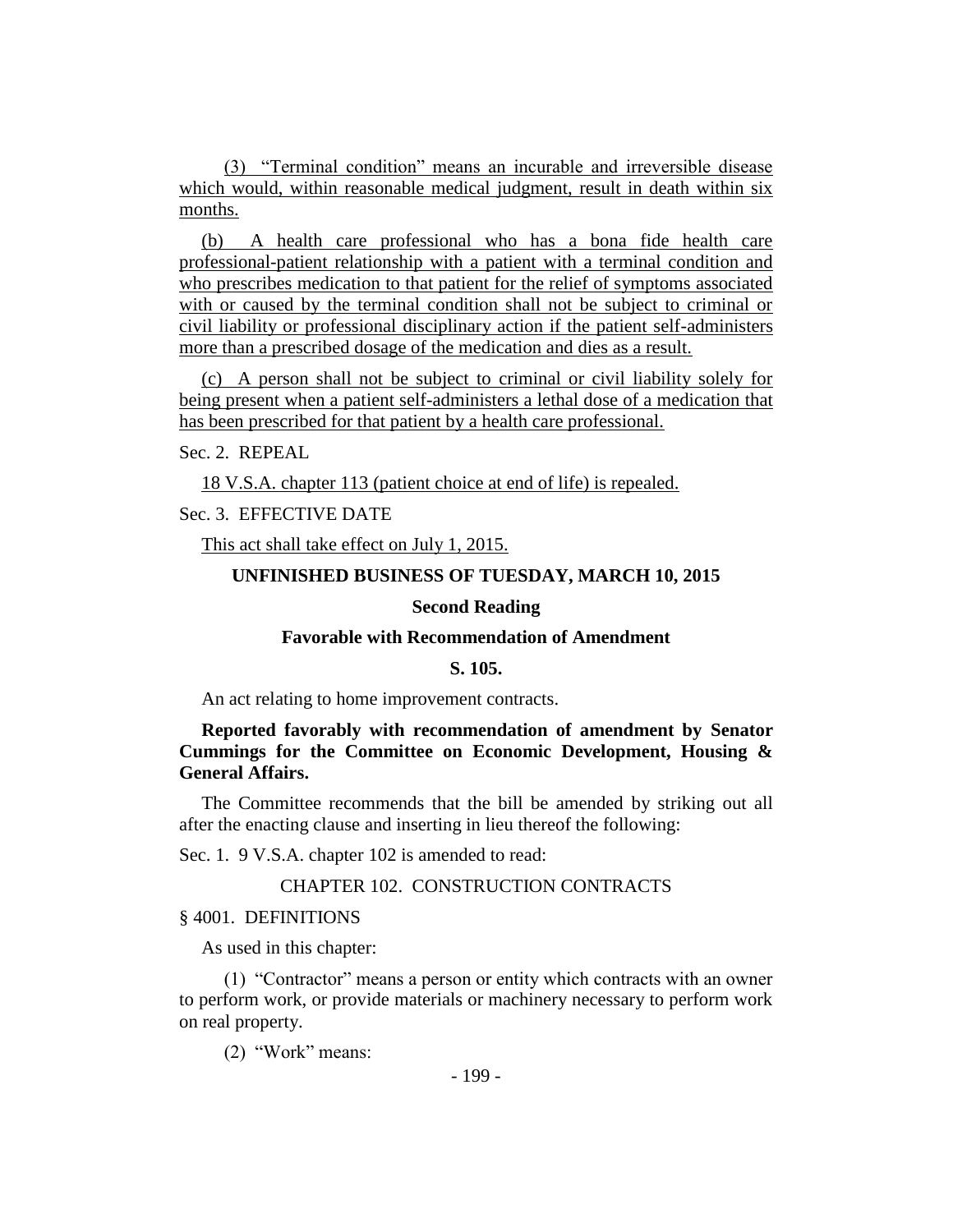(A) to build, alter, repair, or demolish any improvement on, connected with, or on or beneath the surface of any real property, or to excavate, clear, grade, fill, or landscape any real property or to construct driveways, private roadways, highways and bridges, drilled wells, septic, sewage systems, utilities, including trees and shrubbery, or to furnish materials, for any of such purposes, or to perform any labor upon real property; and."Work" also includes

(B) to provide any design or other professional or skilled services rendered by architects, engineers, land surveyors, landscape architects, and construction managers.

(3) "Owner" means a person or entity having an interest in real property on which work is performed, if the person or entity has agreed to or requested such work. "Owner" includes successors in interest of the owner and agents of the owner acting within their authority. "Owner" shall also include the State of Vermont and instrumentalities and subdivisions of the State of Vermont including municipalities and school districts having an interest in such real property.

(4) "Real property" means real estate, including lands, leaseholds, tenements and hereditaments, and improvements placed thereon.

(5) "Construction contract" means any agreement, whether written or oral, to perform work on any real property located within the State of Vermont.

(6) "Subcontractor" means any person or entity which has contracted to perform work, or provide materials or machinery necessary to perform work for a contractor or another subcontractor in connection with a construction contract.

(7) "Delivery" means receipt by addressee, including first class, registered, or certified mail, hand delivered or transmitted by facsimile machine. Mail, properly addressed, shall be deemed delivered three days from the day it was sent.

(8) "Billing period" means the period agreed to by the parties or, in the absence of an agreement, the calendar month within which work is performed.

(9) "Residential home improvement contract" means a contract between a contractor and an owner for work on residential real estate where the estimated value of the work and materials exceeds \$5,000.00.

(10) "Residential real estate" means a residential structure with one to four dwelling units and the real property on which it is constructed.

\* \* \*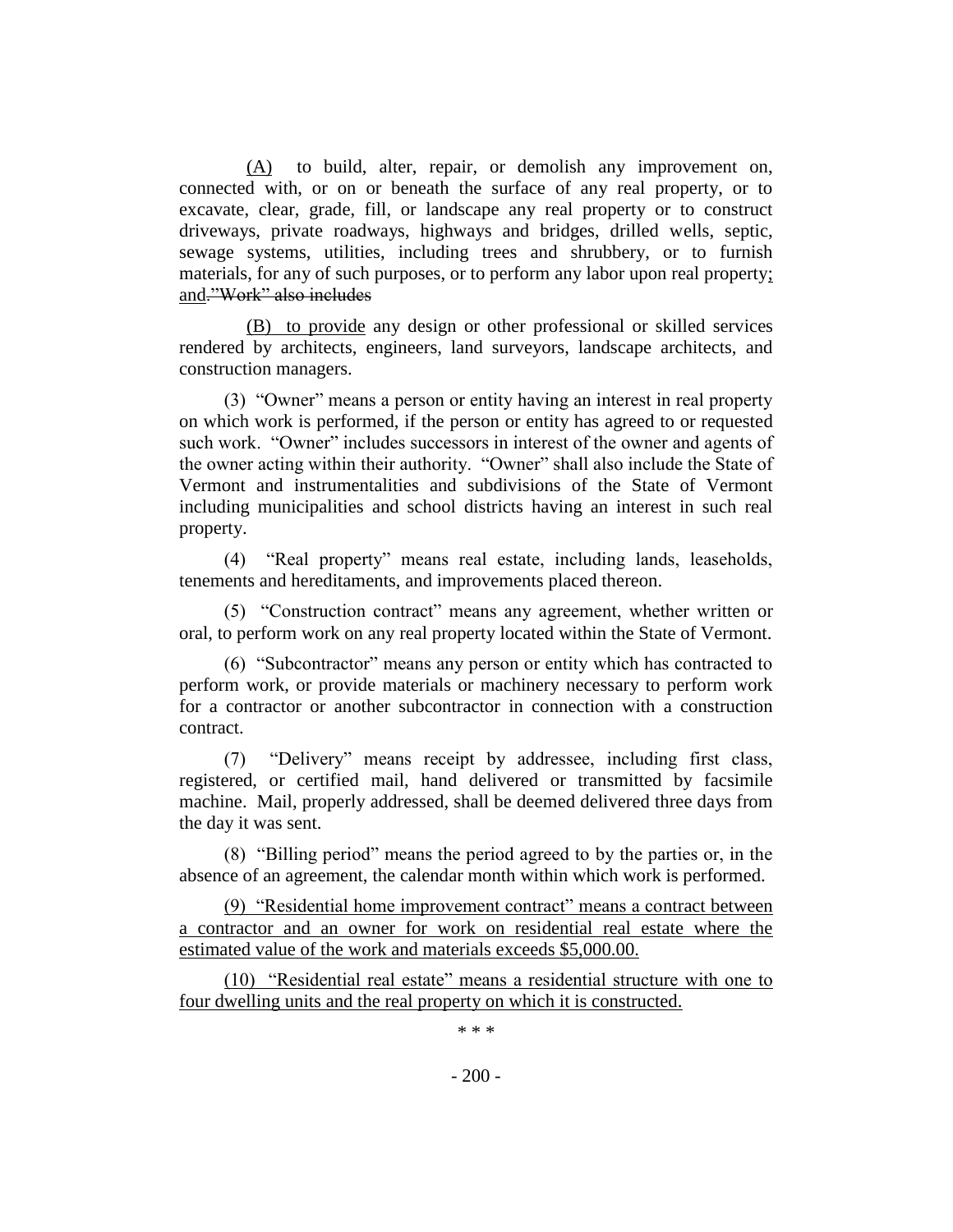# § 4010. RESIDENTIAL HOME IMPROVEMENT CONTRACTS

(a) Writing required. A residential home improvement contract, and any amendment to the contract, shall be in writing.

(b) Required provisions. A residential home improvement contract shall include the following:

(1) Contract price. One of the following provisions for the price of the contract:

(A) a maximum price for all work and materials;

(B) a statement that billing and payment will be made on a time and materials basis, not to exceed a maximum price; or

(C) a statement that billing and payment will be made on a time and materials basis and that there is no maximum price.

(2) Work dates. A start date and a completion date for work.

(3) Scope of work. A description of the work to be performed and a description of the materials to be used.

(4) Warranty. A provision that reads: "In addition to any additional warranties agreed to by the parties, the contractor warrants that his or her work is free from faulty materials and is performed in a skillful manner according to the standards of the building code applicable for this location."

(5) Change order.

(A) Unless a residential home improvement contract specifies that billing and payment will be made on a time and materials basis and that there is no maximum price, subject to subdivision  $(5)(B)$  of this subsection, a provision that the contractor shall not perform any work or procure materials in excess of the maximum price of the contract without prior written approval of the owner.

(B) The contract may provide that an owner can approve a change order verbally or by electronic communication, provided that the owner and contractor shall memorialize the approval in a signed writing within three days of the approval.

(c) Down payment. Unless a residential home improvement contract specifies that billing and payment will be made on a time and materials basis and that there is no maximum price, the contract may require a down payment of up to one-third of the maximum price of the contract, or the price of materials, whichever is greater.

(d) Enforcement and remedies.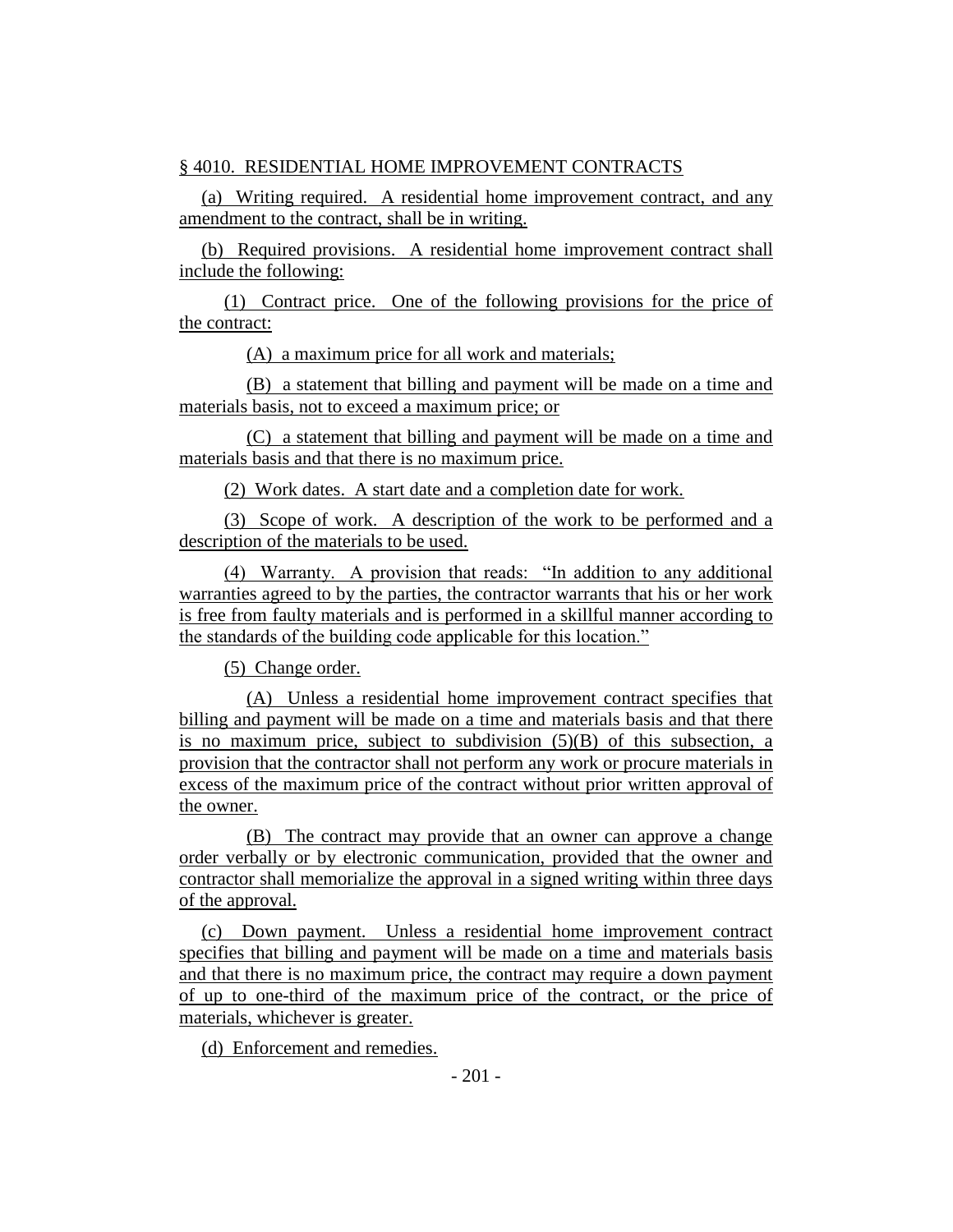(1) A residential home improvement contract shall not include a binding arbitration requirement or any other provision under which an owner waives his or her right to pursue civil remedies to enforce the contract or resolve a dispute with the contractor.

(2) A contract that does not comply with the provisions of this section shall be unenforceable against an owner.

#### Sec. 2. EFFECTIVE DATE

This act shall take effect on January 1, 2016.

(Committee vote: 5-0-0)

#### **House Proposal of Amendment**

# **S. 6.**

An act relating to technical corrections to civil and criminal procedure statutes.

The House proposes to the Senate to amend the bill by striking out all after the enacting clause and inserting in lieu thereof the following:

Sec. 1. 13 V.S.A. § 1501 is amended to read:

§ 1501. ESCAPE AND ATTEMPTS TO ESCAPE

\* \* \*

 $(b)(1)$  A person who shall not, while in lawful custody:

(1) fails (A) fail to return from work release to the correctional facility at the specified time, or visits other than the specified place, as required by the order issued in accordance with 28 V.S.A. § 753;

 $(2)$  fails  $(B)$  fail to return from furlough to the correctional facility at the specified time, or visits other than the specified place, as required by the order issued in accordance with 28 V.S.A. § 808, 808a, 808b, or 808c;

 $(3)$  escapes or attempts  $(C)$  escape or attempt to escape while on release from a correctional facility to do work in the service of such facility or of the Department of Corrections in accordance with 28 V.S.A. § 758; or

(4) escapes or attempts (D) escape elope or attempt to escape elope from the Vermont State Hospital, or its successor in interest Psychiatric Care Hospital or a participating hospital, when confined by court order pursuant to chapter 157 of this title, or when transferred there pursuant to 28 V.S.A. § 703 and while still serving a sentence, shall be imprisoned for not more than five years or fined not more than \$1,000.00, or both.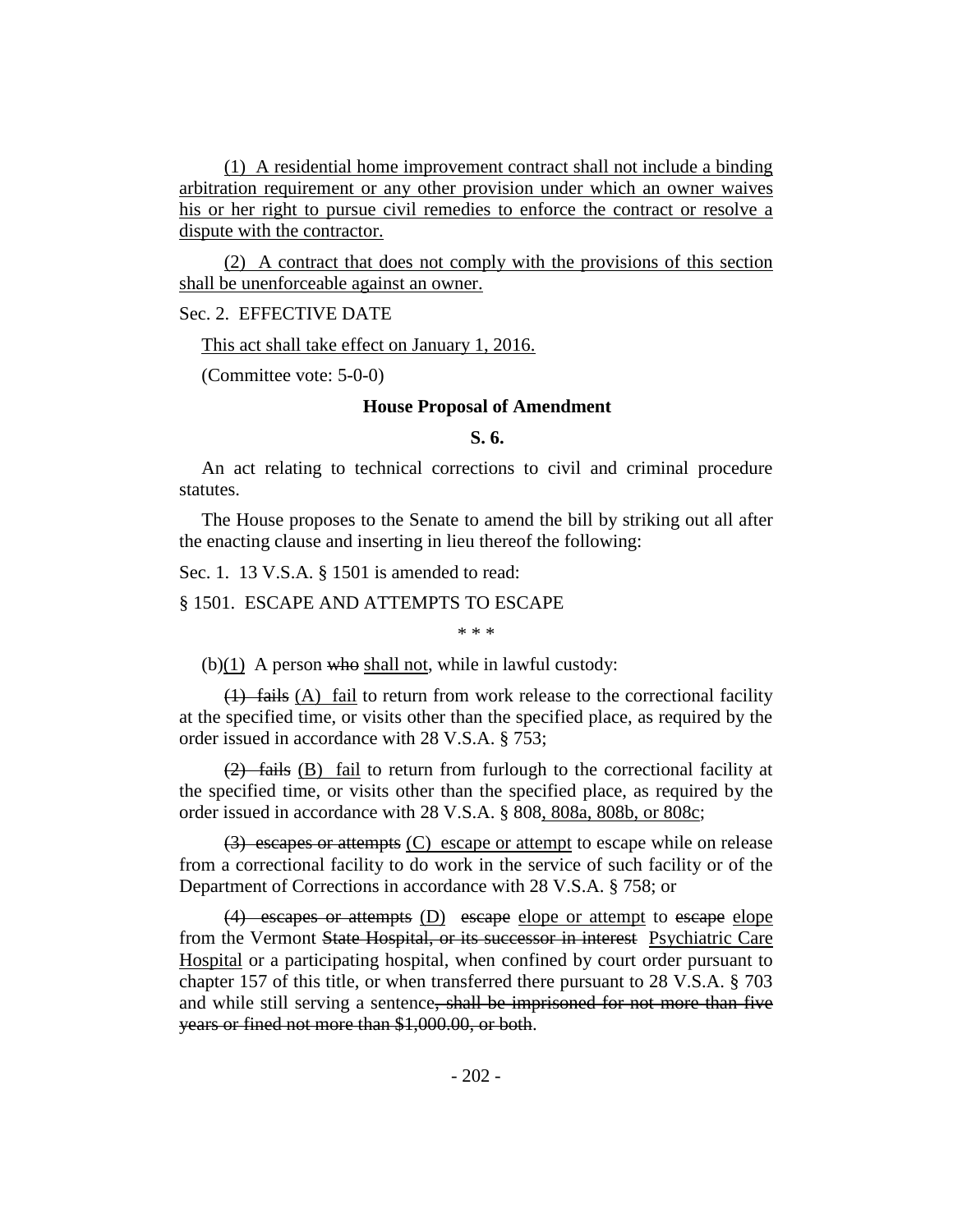(2) A person who violates this subsection shall be imprisoned for not more than five years or fined not more than \$1,000.00, or both.

\* \* \*

(d) As used in this section:

\* \* \*

(3) "Successor in interest" shall mean the mental health hospital owned and operated by the State that provides acute inpatient care and replaces the Vermont State Hospital. [Repealed.]

Sec. 2. 13 V.S.A. § 5321 is amended to read:

§ 5321. APPEARANCE BY VICTIM

\* \* \*

(c) In accordance with court Court rules, at the sentencing hearing, the court Court shall ask if the victim is present and, if so, whether the victim would like to be heard regarding sentencing. in In imposing sentence, the court Court shall consider any views offered at the hearing by the victim. if If the victim is not present, the court Court shall ask whether the victim has expressed, either orally or in writing, views regarding sentencing and shall take those views into consideration in imposing sentence.

(d) At or before the sentencing hearing, the prosecutor's office shall instruct the victim of a listed crime, in all cases where the court Court imposes a sentence which includes a period of incarceration, that a sentence of incarceration is to the custody of the commissioner of corrections Commissioner of Corrections and that the commissioner of corrections Commissioner of Corrections has the authority to affect the actual time the defendant shall serve in incarceration through good time credit, furlough, work-release, and other early release programs. in In addition, the prosecutor's office shall explain the significance of a minimum and maximum sentence to the victim and shall also explain the function of parole and how it may affect the actual amount of time the defendant may be incarcerated.

\* \* \*

Sec. 3. 13 V.S.A. § 5574 is amended to read:

#### § 5574. BURDEN OF PROOF; JUDGMENT; DAMAGES

(a) A claimant shall be entitled to judgment in an action under this subchapter if the claimant establishes each of the following by clear and convincing evidence: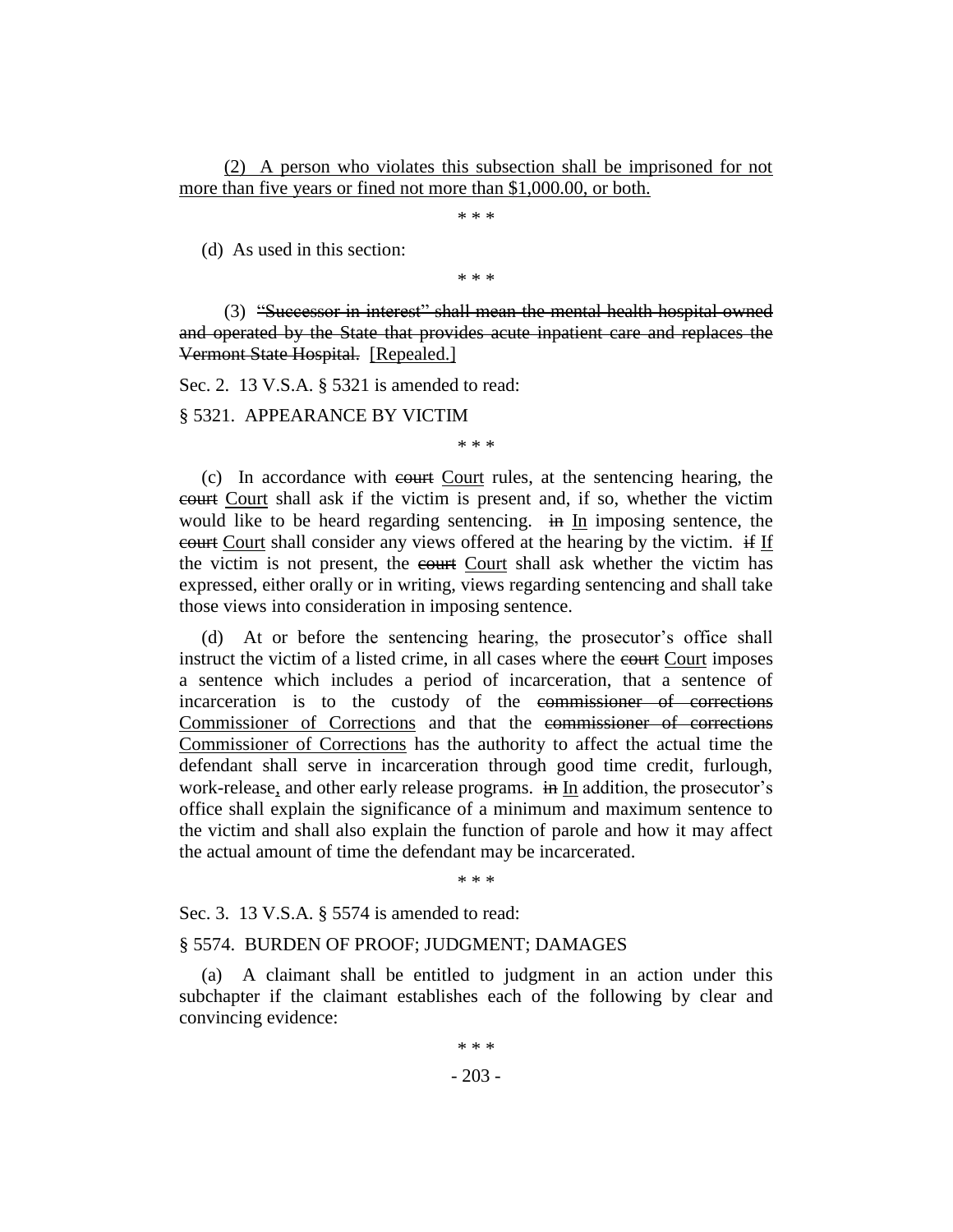(2)(A) The the complainant's conviction was reversed or vacated, the complainant's information or indictment was dismissed, or the complainant was acquitted after a second or subsequent trial.; or

(B) The the complainant was pardoned for the crime for which he or she was sentenced.

\* \* \*

Sec. 4. 33 V.S.A. § 5308(a)(4) is amended to read:

(4) The custodial parent, guardian, or guardian custodian has abandoned the child.

Sec. 5. 2014 Acts and Resolves No. 126, Sec. 7 is amended to read:

#### Sec. 7. EFFECTIVE DATE

This act shall take effect on July 1, 2014, and shall apply to restitution orders issued after that date; provided, however, that notwithstanding 1 V.S.A. § 214, Secs. 1, 3, 4, 5, and 6 shall also apply retroactively to restitution orders issued on or before July 1, 2014.

## Sec. 6. EFFECTIVE DATE

This act shall take effect on passage.

#### **NOTICE CALENDAR**

#### **Second Reading**

#### **Favorable with Recommendation of Amendment**

#### **S. 58.**

An act relating to requiring that the Defender General receive the same early retirement benefit as a State's Attorney.

# **Reported favorably with recommendation of amendment by Senator White for the Committee on Government Operations.**

The Committee recommends that the bill be amended by striking out all after the enacting clause and inserting in lieu thereof the following:

Sec. 1. 13 V.S.A. § 5254 is amended to read:

# § 5254. PERSONNEL DESIGNATION AND EXPENDITURES

(a) The defender general Defender General, deputy defender general Deputy Defender General, public defenders and deputy public defenders shall be exempt from the classified state State service.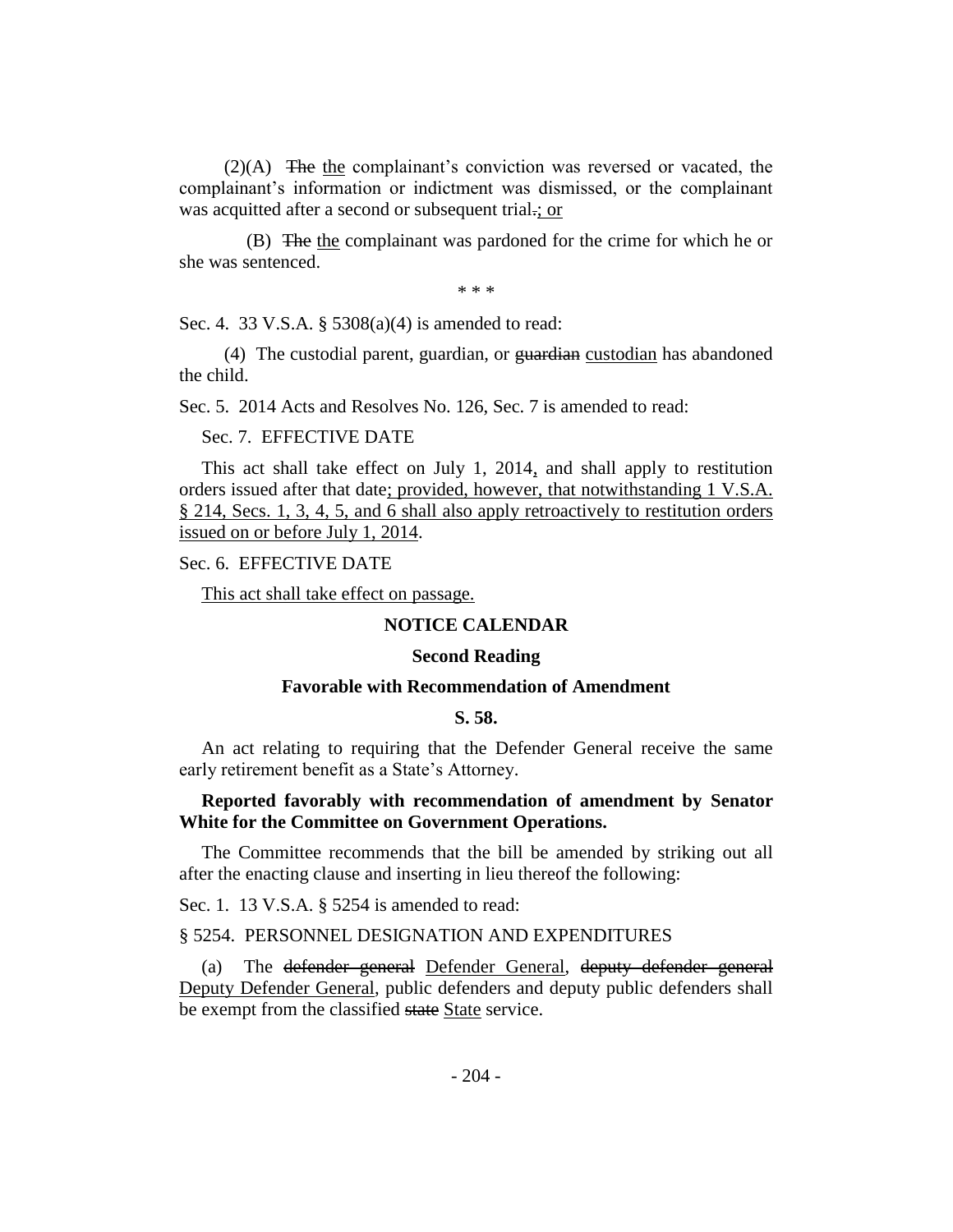(b) Clerical and office staff in the office of the defender general Office of the Defender General and in all local offices shall be hired by the defender general Defender General. Clerical and office staff shall be state State employees paid by the state State, and shall receive those benefits and compensation available to classified state State employees who are similarly situated, unless otherwise covered by the provisions of a collective bargaining agreement setting forth the terms and conditions of employment, negotiated pursuant to the provisions of 3 V.S.A. chapter 27 of Title 3. Clerical and office staff employed by the office of the defender general Office of the Defender General shall not be part of the classified service as set forth in 3 V.S.A. chapter 13 of Title 3.

(c) The deputy defender general Deputy Defender General shall be entitled to compensation at an annual rate that does not exceed an amount \$500.00 less than the salary of the defender general Defender General. The public defenders and deputy public defenders shall be entitled to compensation at annual rates not to exceed an amount \$1,000.00 less than the salary of the defender general Defender General.

(d) The defender general Defender General is responsible for assuming expenses for his or her office and all local offices. The entirety of expenditures shall not exceed those set in the annual budget of the office of the defender general Office of the Defender General and such expenditures shall be subject to the provisions of section 32 V.S.A. § 702 of Title 32.

(e) The Defender General shall receive an early retirement allowance equal to that of a State's Attorney or sheriff.

Sec. 2. 3 V.S.A. § 455 is amended to read:

#### § 455. DEFINITIONS

(a) Unless a different meaning is plainly required by the context, the following words and phrases as used in this subchapter shall have the following meanings:

\* \* \*

(4) "Average final compensation" shall mean:

\* \* \*

(C) For purposes of determining average final compensation for group A or group C members, a member who has accumulated unused sick leave at retirement shall be deemed to have worked the full normal working time for his or her position for 50 percent of such leave, at his or her full rate of compensation in effect at the date of his or her retirement. For purposes of determining average final compensation for group F members, unused annual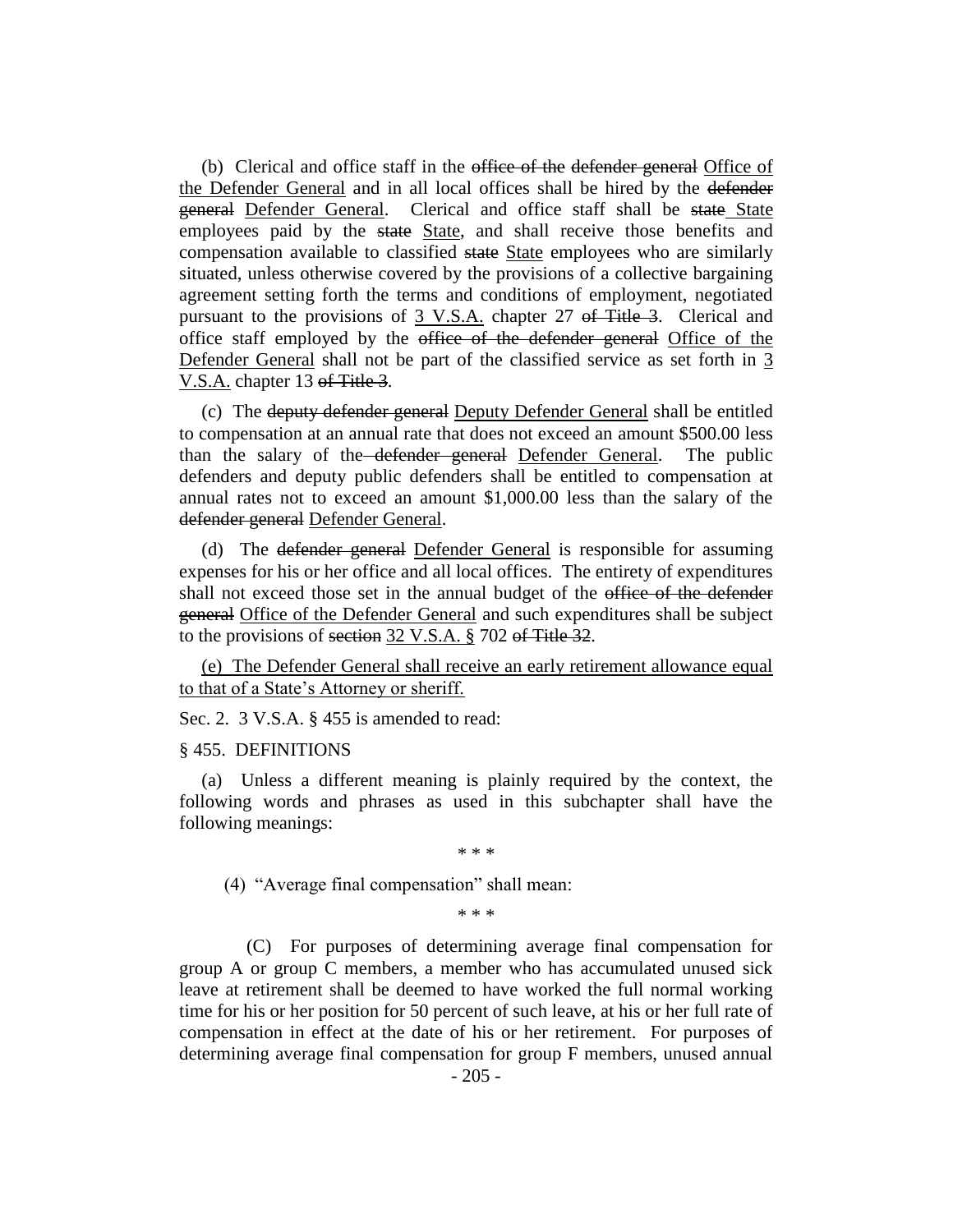or sick leave, termination bonuses and any other compensation for service not actually performed shall be excluded. The average final compensation for a State's Attorney and the Defender General shall be determined by the State's Attorney's or the Defender General's highest annual compensation earned during his or her creditable service.

\* \* \*

(9) "Employee" shall mean:

\* \* \*

(B) any regular officer or employee of the Department of Public Safety assigned to police and law enforcement duties, including the Commissioner of Public Safety appointed before July 1, 2001; but, irrespective of the member's classification, shall not include any member of the General Assembly as such, any person who is covered by the Vermont Teachers' Retirement System, any person engaged under retainer or special agreement or C beneficiary employed by the Department of Public Safety for not more than 208 hours per year, or any person whose principal source of income is other than State employment. In all cases of doubt, the Retirement Board shall determine whether any person is an employee as defined in this subchapter. Also included under this subdivision are employees of the Department of Liquor Control who exercise law enforcement powers, employees of the Department of Fish and Wildlife assigned to law enforcement duties, motor vehicle inspectors, full-time deputy sheriffs employed by the State of Vermont, full-time members of the Capitol Police force, investigators employed by the Criminal Division of the Office of the Attorney General, Department of State's Attorneys, Department of Health, or Office of the Secretary of State, who have attained full-time certification from the Vermont Criminal Justice Training Council, who are required to perform law enforcement duties as the primary function of their employment, and who may be subject to mandatory retirement permissible under 29 U.S.C. § 623(j), who are first included in membership of the system on or after July 1, 2000. Also included under this subdivision are full-time firefighters employed by the State of Vermont and the Defender General.

\* \* \*

Sec. 3. 3 V.S.A. § 459 is amended to read:

#### § 459. NORMAL AND EARLY RETIREMENT

\* \* \*

(d) Early retirement allowance.

\* \* \*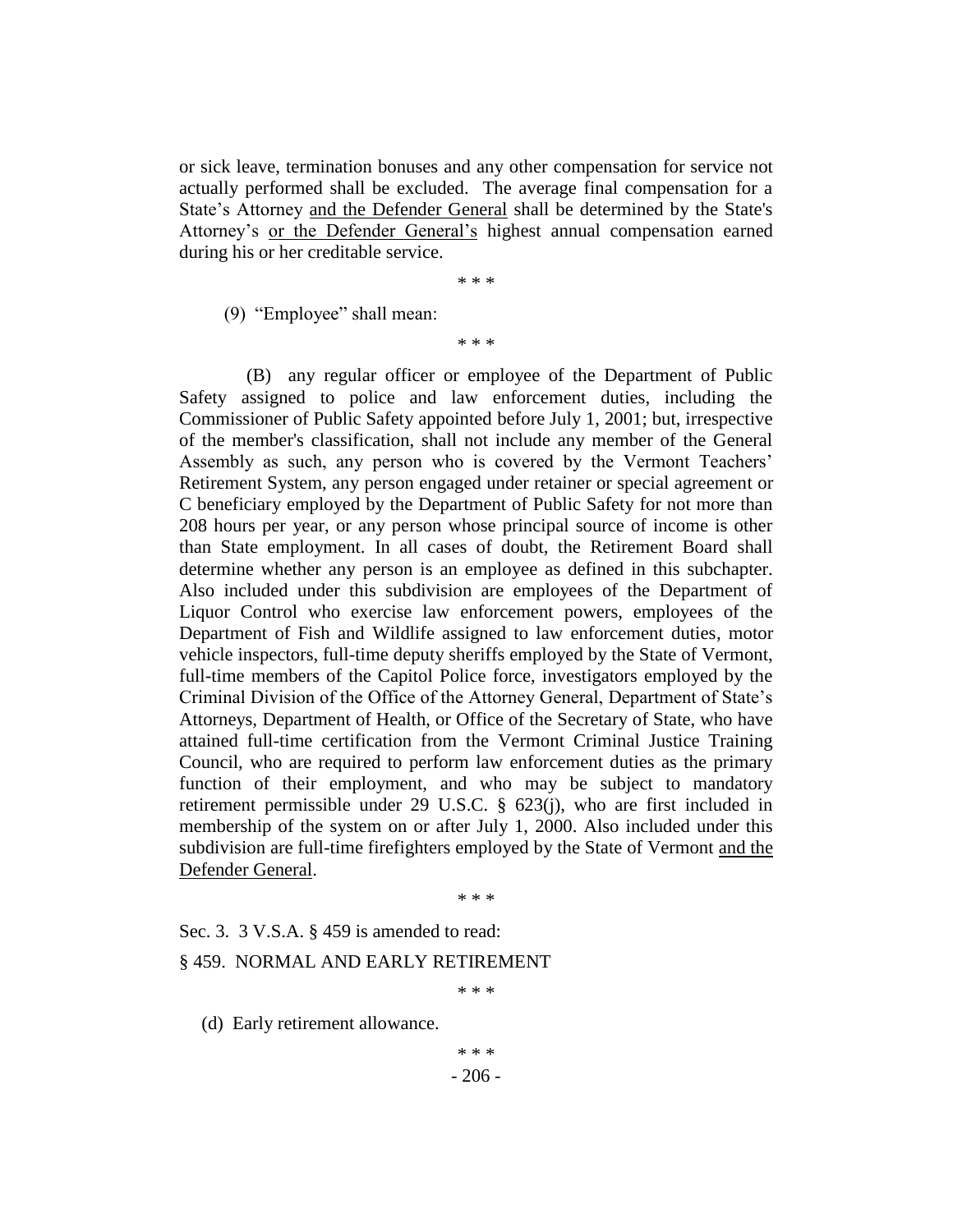(5) Notwithstanding subdivisions (1) and (2) of this subsection, a State's Attorney, the Defender General, or sheriff who has completed 20 years of creditable service, of which 15 years has been as a State's Attorney, the Defender General, or sheriff, shall receive an early retirement allowance equal to the normal retirement allowance, at age 55, without reductions.

\* \* \*

Sec. 4. EFFECTIVE DATE

This act shall take effect on July 1, 2015.

(Committee vote: 5-0-0)

#### **S. 73.**

An act relating to State regulation of rent-to-own agreements for merchandise.

**Reported favorably with recommendation of amendment by Senator Balint for the Committee on Economic Development, Housing & General Affairs.**

The Committee recommends that the bill be amended by striking out all after the enacting clause and inserting in lieu thereof the following:

Sec. 1. 9 V.S.A. § 41b is amended to read:

§ 41b. RENT-TO-OWN AGREEMENTS; DISCLOSURE OF TERMS

(a) The attorney general shall adopt by rule standards for the full and conspicuous disclosure to consumers of the terms of rent-to-own agreements. For purposes of this section a rent-to-own agreement means an agreement for the use of merchandise by a consumer for personal, family, or household purposes, for an initial period of four months or less, that is renewable with each payment after the initial period and that permits the lessee to become the owner of the property. An agreement that complies with this article is not a retail installment sales contract, agreement or obligation as defined in this chapter or a security interest as defined in section 1-201(37) of Title 9A.

(b) The attorney general, or an aggrieved person, may enforce a violation of the rules adopted pursuant to this section as an unfair or deceptive act or practice in commerce under section 2453 of this title.

(a) Definitions. In this section:

(1) "Advertisement" means a commercial message that solicits a consumer to enter into a rent-to-own agreement for a specific item of merchandise that is conveyed: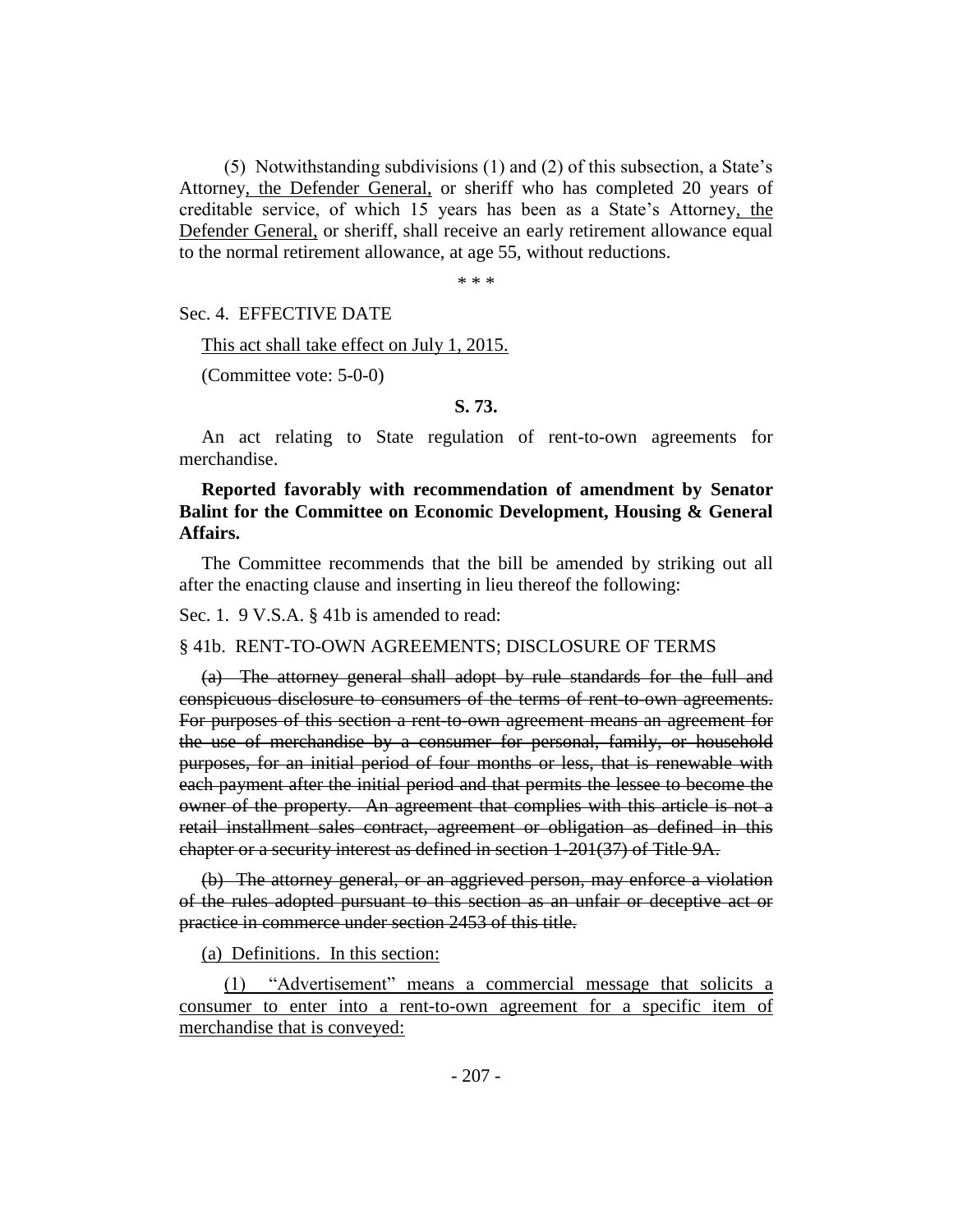(A) at a merchant's place of business;

(B) on a merchant's website;

(C) on television or radio.

(2) "Cash price" means the price of merchandise available under a rent-to-own agreement that the consumer may pay in cash to the merchant at the inception of the agreement to acquire ownership of the merchandise.

(3) "Clear and conspicuous" means that the statement or term being disclosed is of such size, color, contrast, or audibility, as applicable, so that the nature, content, and significance of the statement or term is reasonably apparent to the person to whom it is disclosed.

(4) "Consumer" has the same meaning as in subsection  $2451a(a)$  of this title.

(5) "Merchandise" means an item of a merchant's property that is available for use under a rent-to-own agreement. The term does not include:

(A) real property;

(B) a mobile home, as defined in section 2601 of this title;

(C) a motor vehicle, as defined in 23 V.S.A. § 4;

(D) an assistive device, as defined in section 41c of this title; or

(E) a musical instrument intended to be used primarily in an elementary or secondary school.

(6) "Merchant" means a person who offers, or contracts for, the use of merchandise under a rent-to-own agreement.

(7) "Merchant's cost" means the documented actual cost, including actual freight charges, of merchandise to the merchant from a wholesaler, distributor, supplier, or manufacturer and net of any discounts, rebates, and incentives that are vested and calculable as to a specific item of merchandise at the time the merchant accepts delivery of the merchandise.

(8)(A) "Rent-to-own agreement" means a contract under which a consumer agrees to pay a merchant for the right to use merchandise until:

(i) the consumer returns the merchandise to the merchant;

(ii) the merchant retakes possession of the merchandise; or

(iii) the consumer pays the total cost and acquires ownership of the merchandise.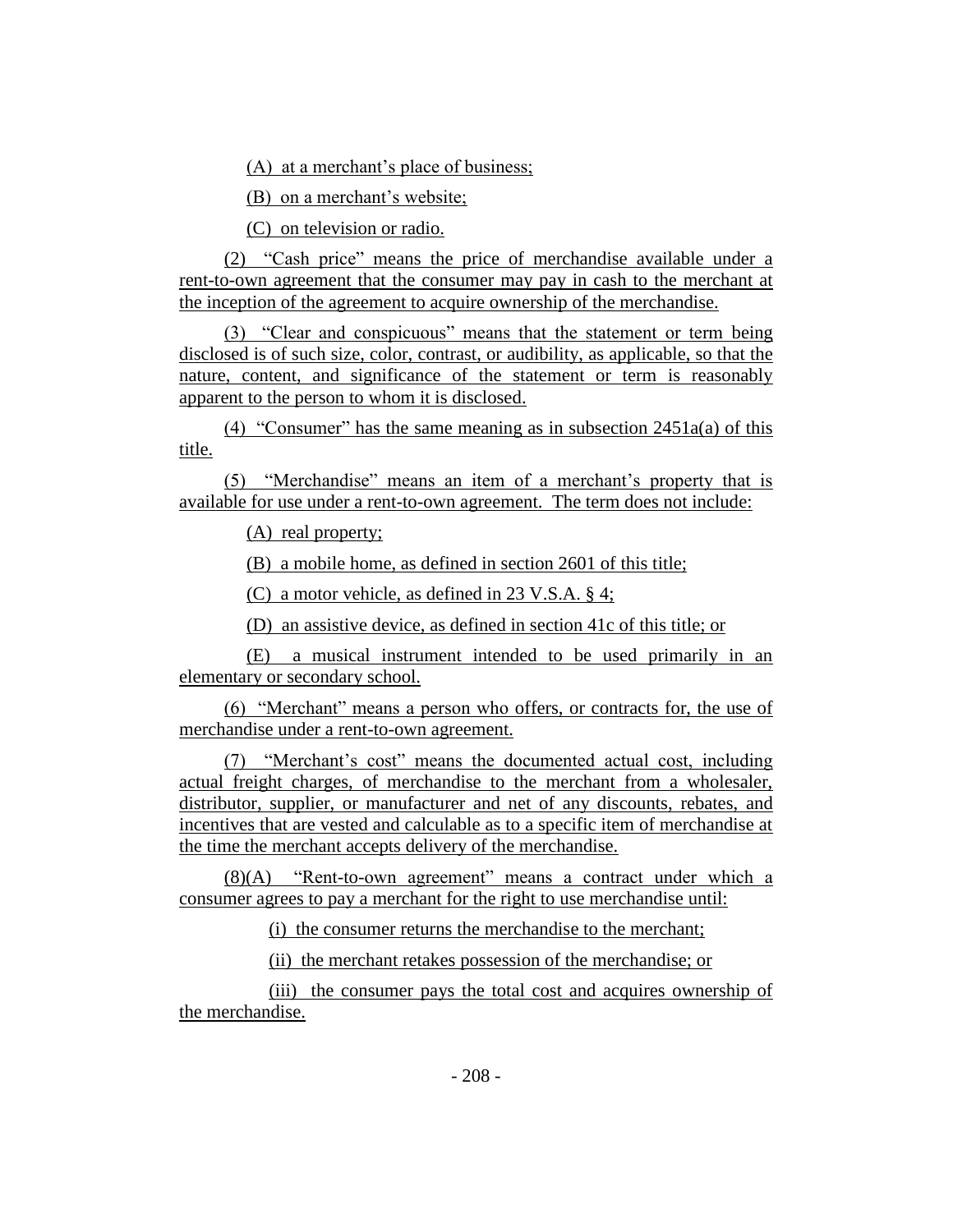(B) A "rent-to-own agreement" as defined in subdivision (7)(A) of this subsection is not:

(i) a sale subject to 9A V.S.A. Article 2;

(ii) a lease subject to 9A V.S.A. Article 2A;

(iii) a security interest as defined in section 9A V.S.A.  $§ 1-201(a)(35);$  or

(iv) a retail installment contract or retail charge agreement as defined in chapter 61 of this title.

(9) "Rent-to-own charge" means the difference between the total cost and the cash price of an item of merchandise.

(10) "Total cost" means the sum of all payments, charges, fees, and taxes that a consumer must pay to acquire ownership of merchandise under a rent-to-own agreement. The term does not include charges for optional services or charges due only upon the occurrence of a contingency specified in the agreement.

(b) General requirements.

(1) Prior to execution, a merchant shall give a consumer the opportunity to review a written copy of a rent-to-own agreement that includes all of the information required by this section for each item of merchandise covered by the agreement and shall not refuse a consumer's reasonable request to review the agreement with a third party, either inside the merchant's place of business or at another location.

(2) A disclosure required by this section shall be clear and conspicuous.

(3) In an advertisement or rent-to-own agreement, a merchant shall state a numerical amount or percentage as a figure and shall print or legibly handwrite the figure in the equivalent of 12-point type or greater.

(4) A merchant may supply information not required by this section with the disclosures required by this section, but shall not state or place additional information in such a way as to cause the required disclosures to be misleading or confusing, or to contradict, obscure, or detract attention from the required disclosures.

(5) A merchant shall preserve an advertisement, or a digital copy of the advertisement, for not less than two years after the date the advertisement appeared. In the case of a radio, television, or Internet advertisement, a merchant may preserve a copy of the script or storyboard.

(6) A merchant shall make merchandise available to all consumers on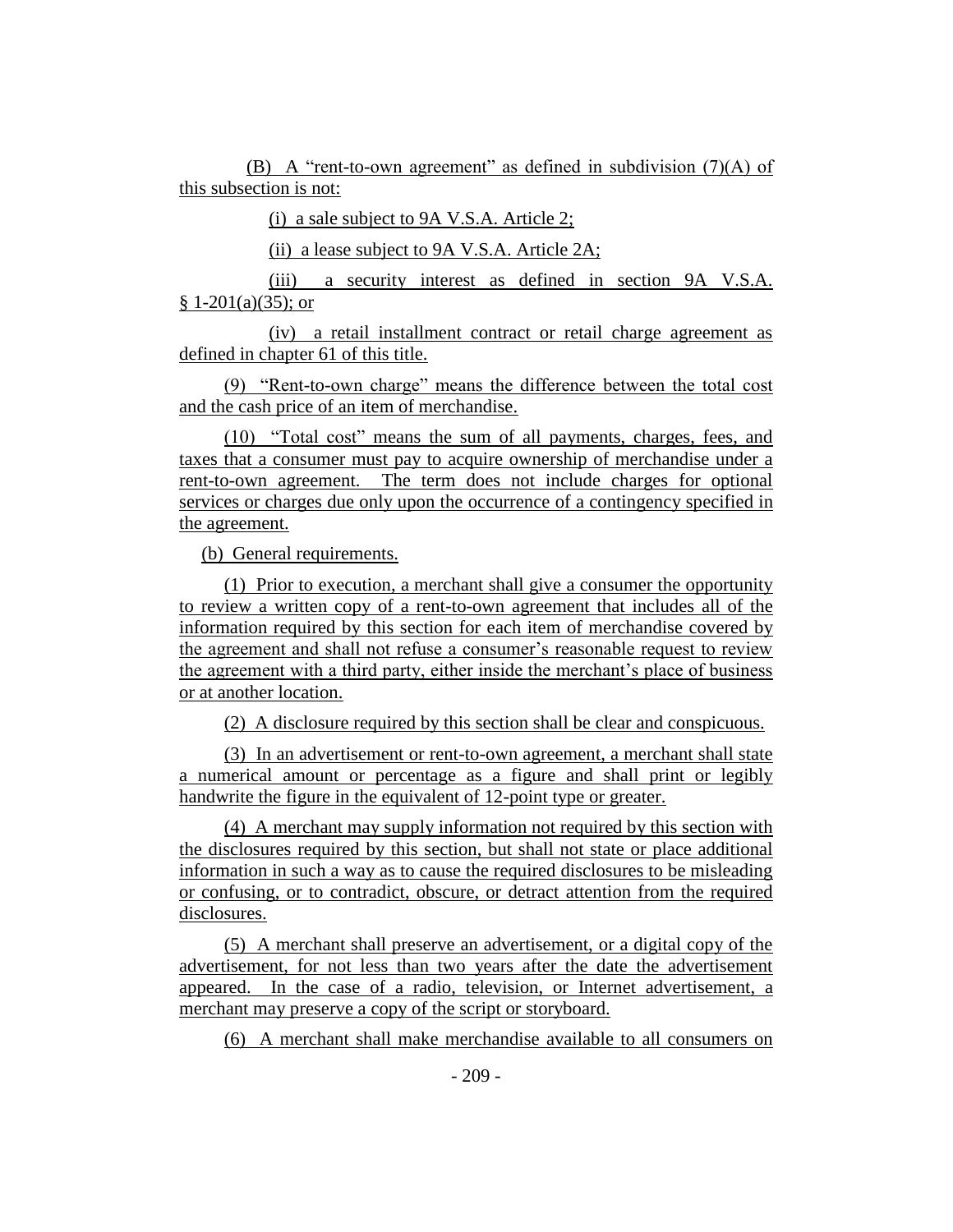the terms and conditions that appear in the advertisement.

(7) A rent-to-own agreement that is substantially modified, including a change that increases the consumer's payments or other obligations or diminishes the consumer's rights, shall be considered a new agreement subject to the requirements of this chapter.

(8) For each item of merchandise available under a rent-to-own agreement, a merchant shall keep an electronic or hard copy for a period of six years following the date the merchant ceases to own the merchandise:

(A) each rent-to-own agreement covering the item; and

(B) a record that establishes the merchant's cost for the item.

(9) A rent-to-own agreement executed by a merchant doing business in Vermont and a resident of Vermont shall be governed by Vermont law.

(10) If a rent-to-own agreement includes a provision requiring mediation or arbitration in the event of a dispute, the mediation or arbitration shall occur within Vermont.

(c) Cash price; total cost; maximum limits.

(1) The maximum cash price for an item of merchandise shall not exceed:

(A) for an appliance, 1.75 times the merchant's cost;

(B) for an item of electronics that has a merchant's cost of less than \$150.00, 1.75 times the merchant's cost;

(C) for an item of electronics that has a merchant's cost of \$150.00 or more, 2.00 times the merchant's cost;

(D) for an item of furniture or jewelry, 2.50 times the merchant's cost; and

(E) for any other item, 2.00 times the merchant's cost.

(2) The total cost for an item of merchandise shall not exceed two times the maximum cash price for the item.

(d) Disclosures in advertising. An advertisement shall state:

(1) the cash price of the item;

(2) that the merchandise is available under a rent-to-own agreement;

(3) the amount, frequency, and total number of payments required for ownership;

(4) the total cost for the item;

 $-210-$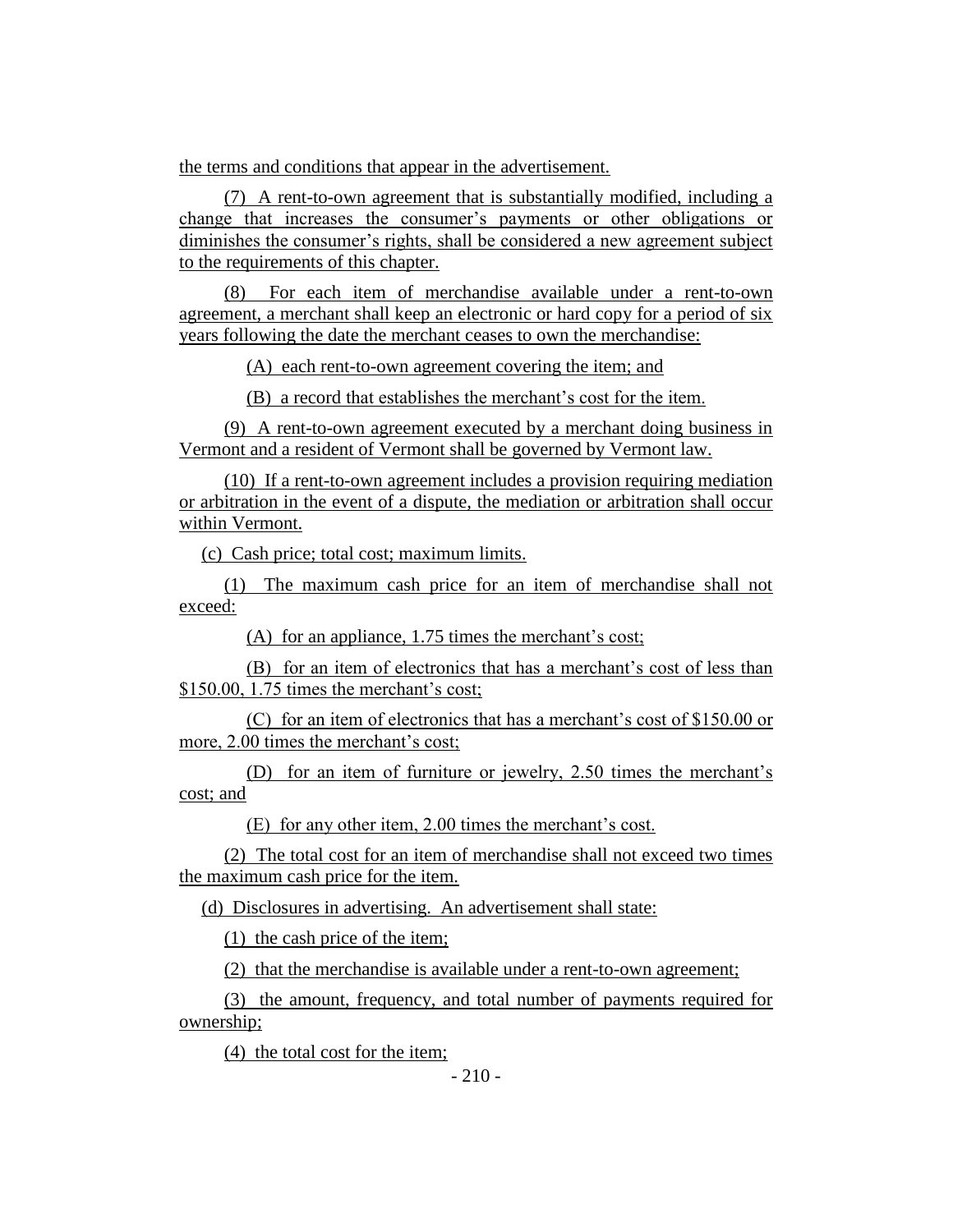(5) the rent-to-own charge for the item; and

(6) that the consumer will not own the merchandise until the consumer pays the total cost for ownership.

(e) Disclosures on site. In addition to the information required in subsection (d) of this section, an advertisement at a merchant's place of business shall include:

(1) whether the item is new or used;

(2) when the merchant acquired the item; and

(3) the number of times a consumer has taken possession of the item under a rent-to-own agreement.

(f) Disclosures in rent-to-own agreement.

(1) The first page of a rent-to-own agreement shall include:

(A) a heading in bold-face type that reads: "IMPORTANT INFORMATION ABOUT THIS RENT-TO-OWN AGREEMENT. Do Not Sign this Agreement Before You Read It or If It Contains any Blank Spaces"; and

(B) the following information in the following order:

(i) the name, address, and contact information of the merchant;

(ii) the name, address, and contact information of the consumer;

(iii) the date of the transaction;

(iv) a description of the merchandise sufficient to identify the merchandise to the consumer and the merchant, including any applicable model and identification numbers;

(v) a statement whether the merchandise is new or used, and in the case of used merchandise, a description of the condition of, and any damage to, the merchandise.

(2) A rent-to-own agreement shall include the following cost disclosures, printed and grouped as indicated below, immediately preceding the signature lines:

(1)Cash Price: \$

(2) Payments required to become owner:

 $\text{\$}$  /(weekly)(biweekly)(monthly)  $\times$  (# of payments) =  $\text{\$}$ 

(3) Mandatory charges, fees, and taxes required to become owner (itemize):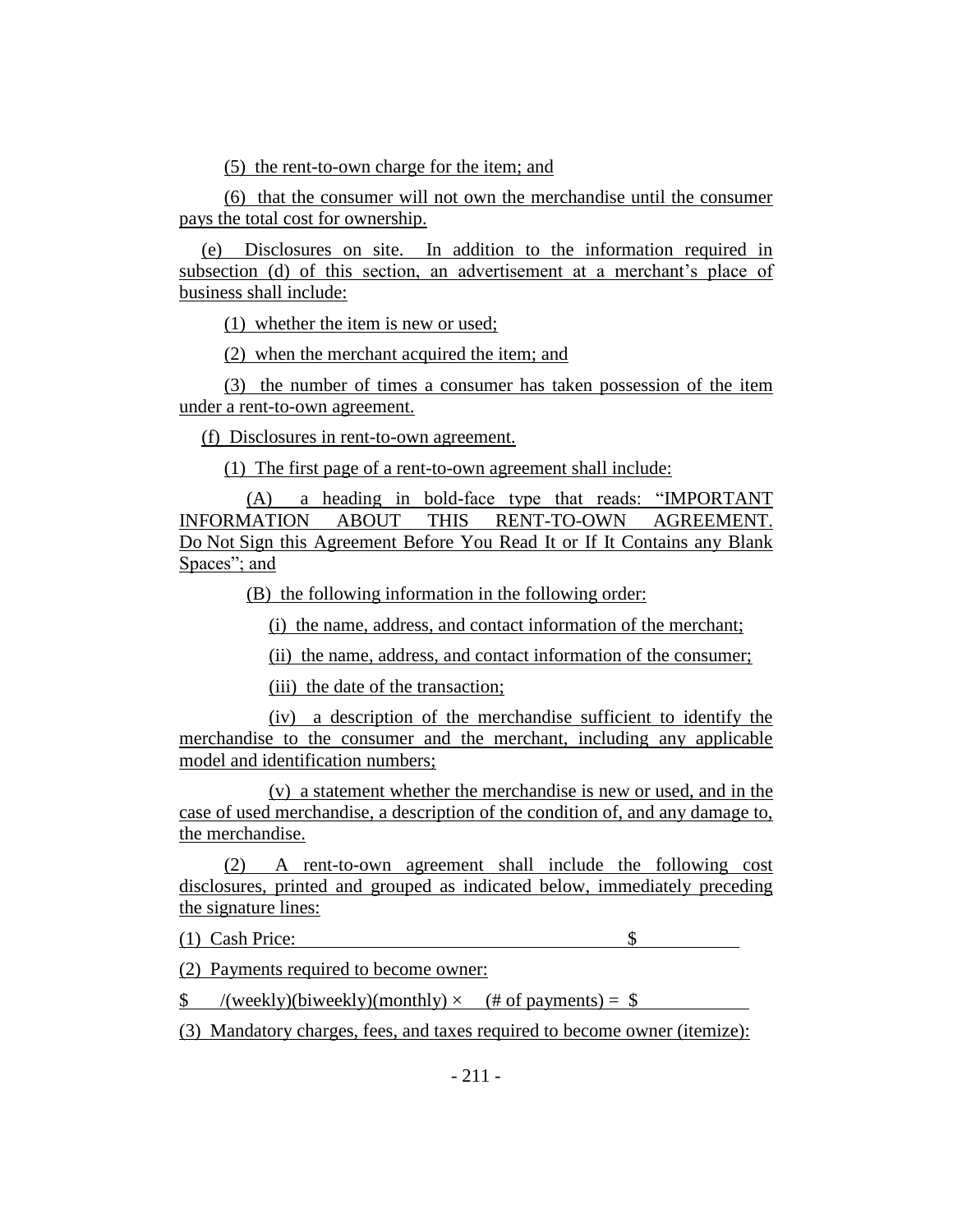| Total required taxes, fees, and charges: |               |
|------------------------------------------|---------------|
| (4) Total cost:                          | $(2)+(3) = $$ |
| (5) Rent-to-Own Charge:                  | $(4) - (1)$   |
|                                          |               |

(g) Required provisions of rent-to-own agreement. A rent-to-own agreement shall provide:

(1) a statement of payment due dates;

(2) a line-item list of any other charges or fees the consumer could be charged or have the option of paying in the course of acquiring ownership or during or after the term of the agreement;

(3) that the consumer will not own the merchandise until he or she makes all of the required payments for ownership;

(4) that the consumer has the right to receive a receipt for a payment and, upon reasonable notice, a written statement of account;

(5) who is responsible for service, maintenance, and repair of an item of merchandise;

(6) that, except in the case of the consumer's negligence or abuse, if the merchant must retake possession of the merchandise for maintenance, repair, or service, or the item cannot be repaired, the merchant is responsible for providing the consumer with a replacement item of equal quality and comparable design;

(7) the maximum amount of the consumer's liability for damage or loss to the merchandise in the case of the consumer's negligence or abuse;

(8) a description of a manufacturer's warranty or other warranty on the merchandise, which may be in a separate document furnished to the consumer;

(9) a description of any insurance required of the consumer, or a statement that the consumer is not required to purchase insurance and a description of any insurance purchased by the consumer;

(10) an explanation of the consumer's options to purchase the merchandise;

(11) an explanation of the merchant's right to repossess the merchandise; and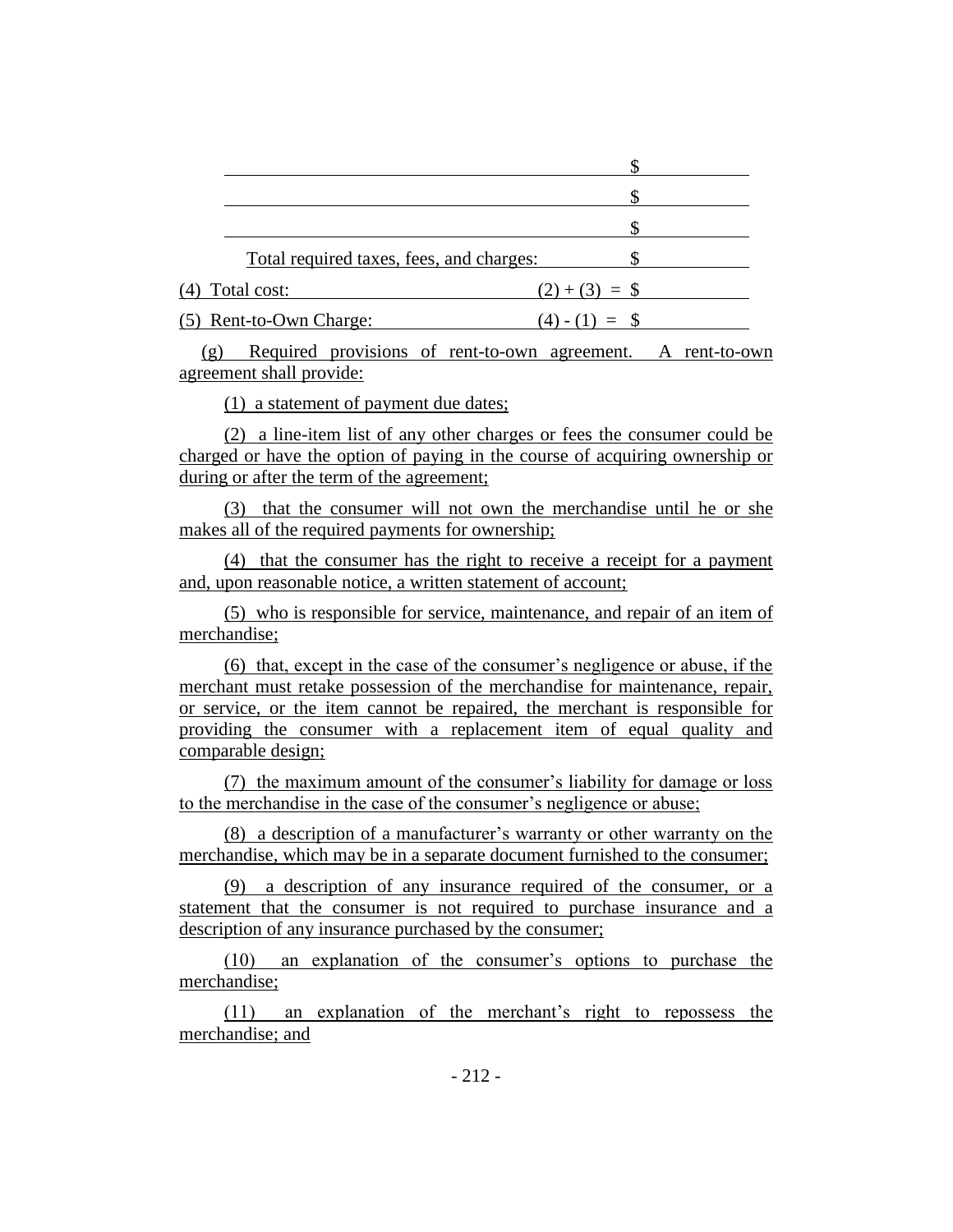(12) an explanation of the parties' respective rights to terminate the agreement, and to reinstate the agreement.

(h) Prohibited provisions of rent-to-own agreement. A rent-to-own agreement shall not contain a provision:

(1) requiring a confession of judgment;

(2) requiring a garnishment of wages;

(3) authorizing a merchant or its agent to enter unlawfully upon the consumer's premises or to commit any breach of the peace in the repossession of property;

(4) requiring the consumer to waive any defense, counterclaim, or right of action against the merchant or its agent in collection of payment under the agreement or in the repossession of property; or

(5) requiring the consumer to purchase insurance from the merchant to cover the property.

(i) Option to purchase. Notwithstanding any other provision of this section, at any time after the first payment a consumer who is not in violation of a rent-to-own agreement may acquire ownership of the merchandise covered by the agreement by paying an amount equal to the cash price of the merchandise minus 50 percent of the value of the consumer's previous payments.

(j) Collections; repossession of merchandise; prohibited acts. When attempting to collect a debt or enforce an obligation under a rent-to-own agreement, a merchant shall not:

(1) call or visit a consumer's workplace after a request by the consumer or his or her employer not to do so;

(2) use profanity or any language to abuse, ridicule, or degrade a consumer;

(3) repeatedly call, leave messages, knock on doors, or ring doorbells;

(4) ask someone, other than a spouse, to make a payment on behalf of a consumer;

(5) obtain payment through a consumer's bank, credit card, or other account without authorization;

(6) speak with a consumer more than six times per week to discuss an overdue account;

(7) engage in violence;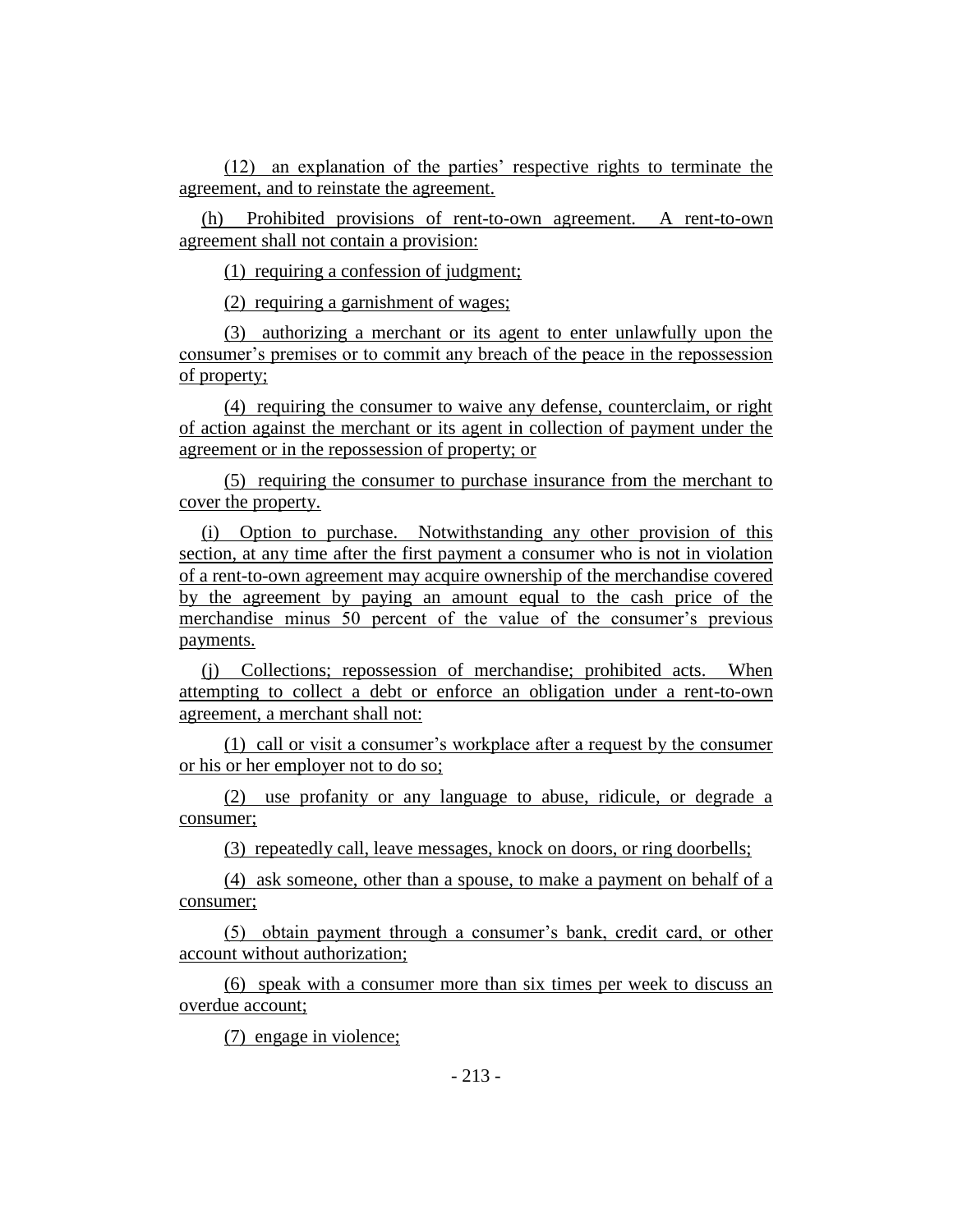(8) trespass;

(9) call or visit a consumer at home or work after receiving legal notice that the consumer has filed for bankruptcy;

(10) impersonate others;

(11) discuss a consumer's account with anyone other than a spouse of the consumer;

(12) threaten unwarranted legal action; or

(13) leave a recorded message for a consumer that includes anything other than the caller's name, contact information, and a courteous request that the consumer return the call.

(k) Reinstatement of agreement.

(1) A consumer who fails to make a timely payment may reinstate a rent-to-own agreement without losing any rights or options that exist under the agreement by paying all past-due charges, the reasonable costs of pickup, redelivery, and any refurbishing, and any applicable late fee:

(A) within five business days of the renewal date of the agreement if the consumer pays monthly; or

(B) within three business days of the renewal date of the agreement if the consumer pays more frequently than monthly.

(2) If a consumer promptly returns or voluntarily surrenders merchandise upon a merchant's request, the consumer may reinstate a rent-to-own agreement during a period of not less than 180 days after the date the merchant retakes possession of the merchandise.

(3) In the case of a rent-to-own agreement that is reinstated pursuant to this subsection, the merchant is not required to provide the consumer with the identical item of merchandise and may provide the consumer with a replacement item of equal quality and comparable design.

(l) Reasonable charges and fees. Any charge or fee assessed under a rent-to-own agreement shall be reasonably related to the actual cost to the merchant of the service or hardship for which it is charged.

(m) Prohibition on rent-to-own businesses and licensed lenders. A person engaged in the business of selling merchandise under a rent-to-own agreement subject to this section shall not engage in any conduct or business at the same physical location that would require a license under 8 V.S.A. chapter 73 (licensed lenders).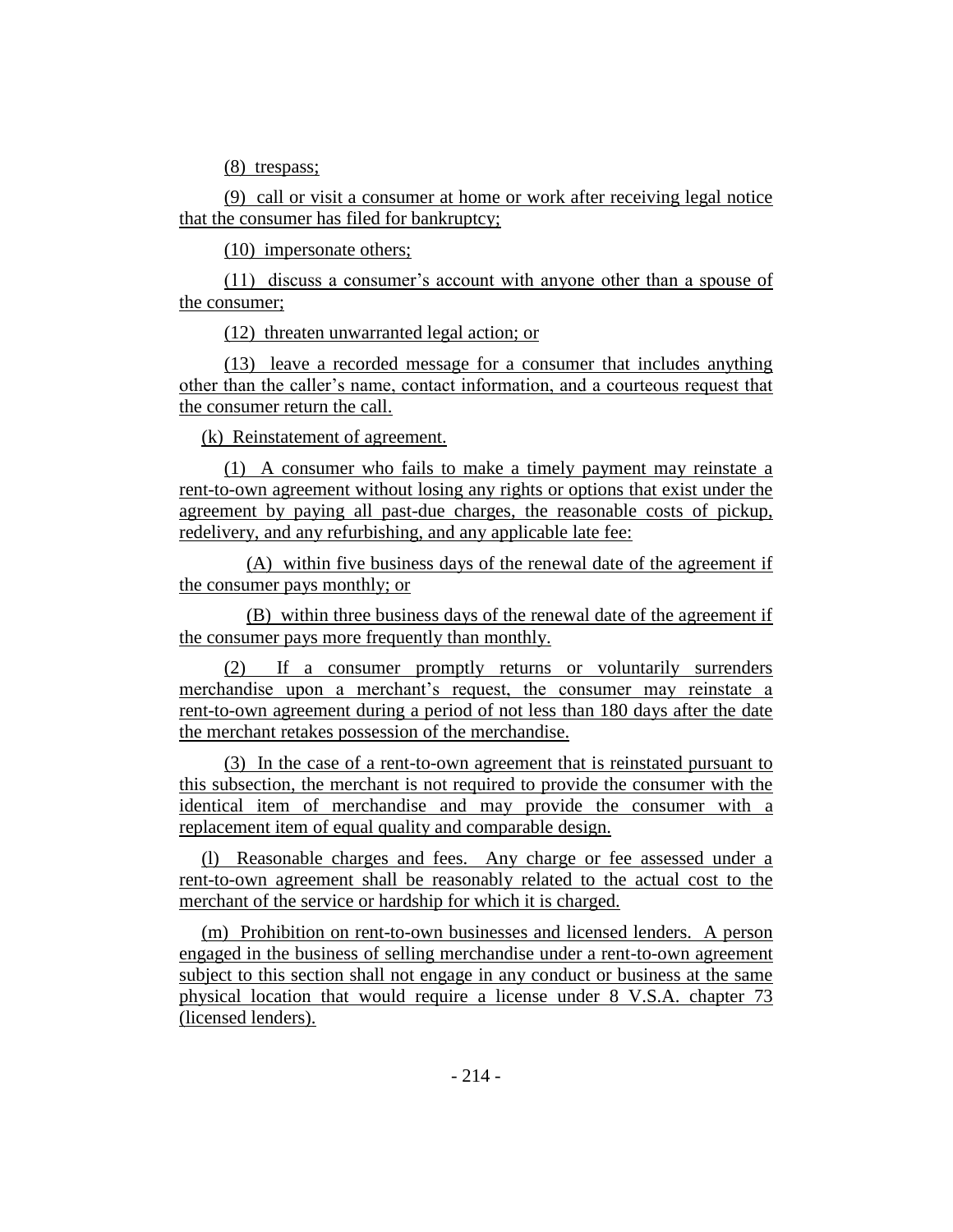(n) Enforcement; remedies; damages. A person who violates this section commits an unfair and deceptive act in commerce in violation of section 2453 of this title.

# Sec. 2. EFFECTIVE DATE

This act shall take effect on July 1, 2015.

(Committee vote: 5-0-0)

#### **S. 115.**

An act relating to expungement of convictions based on conduct that is no longer criminal.

# **Reported favorably with recommendation of amendment by Senator Benning for the Committee on Judiciary.**

The Committee recommends that the bill be amended by striking out all after the enacting clause and inserting in lieu thereof the following:

Sec. 1. 13 V.S.A. § 7601 is amended to read:

§ 7601. DEFINITIONS

As used in this chapter:

\* \* \*

(4) "Qualifying crime" means:

(A) a misdemeanor offense which is not a listed crime as defined in subdivision 5301(7) of this title, an offense involving sexual exploitation of children in violation of chapter 64 of this title, an offense involving violation of a protection order in violation of section 1030 of this title, a prohibited act as defined in section 2632 of this title, or a predicate offense;

(B) a violation of subsection 3701(a) of this title related to criminal mischief; or

(C) a violation of section 2501 of this title related to grand larceny; or

(D) a violation of section 1201 of this title related to burglary, excluding any burglary into an occupied dwelling, as defined in subdivision  $1201(b)(2)$  of this title.

Sec. 2. 13 V.S.A. § 7602 is amended to read:

# § 7602. EXPUNGEMENT AND SEALING OF RECORD, POSTCONVICTION; PROCEDURE

 $(a)(1)$  A person who was convicted of a qualifying crime or qualifying crimes arising out of the same incident or occurrence may file a petition with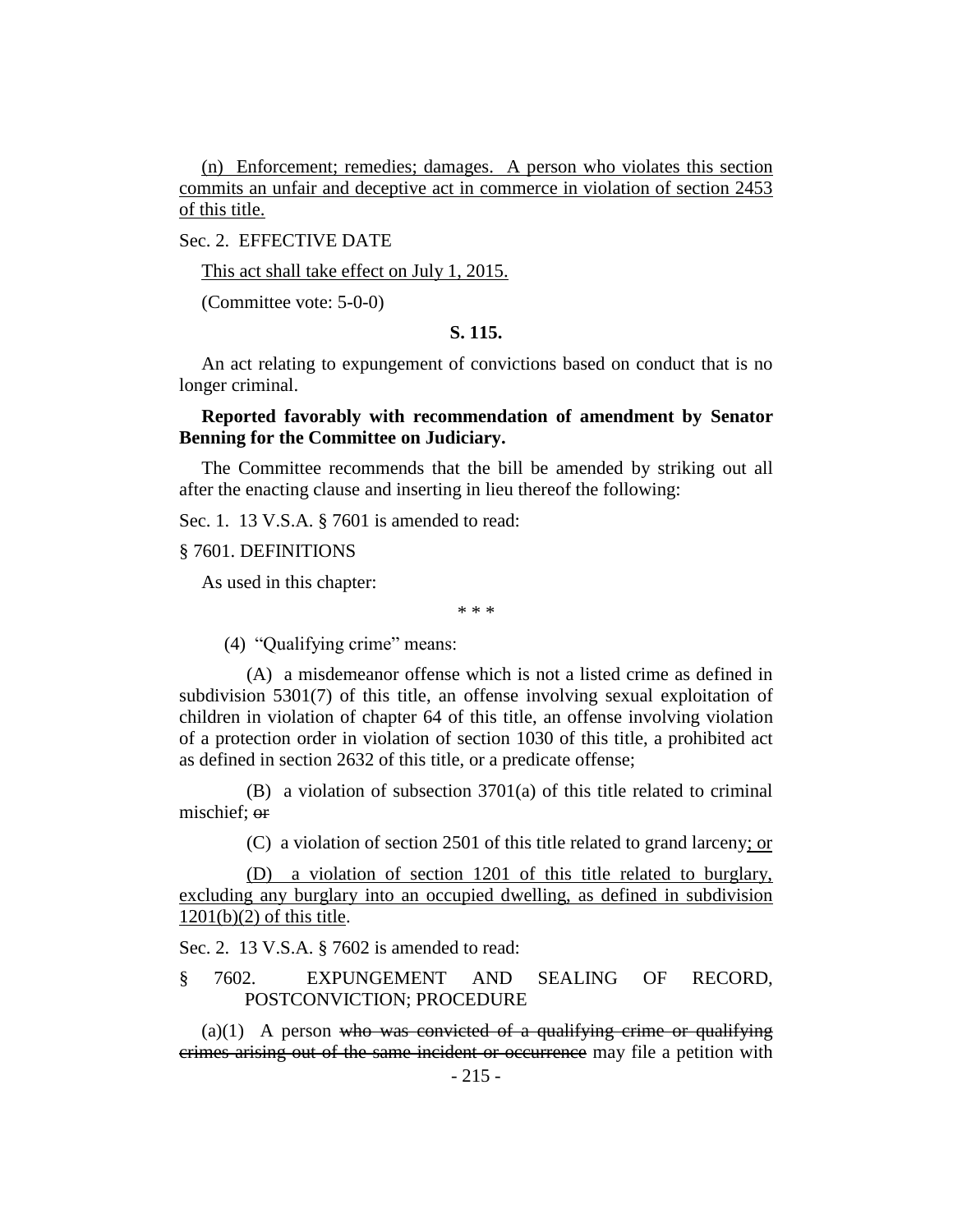the Court requesting expungement or sealing of the criminal history record related to the conviction. The State's Attorney or Attorney General shall be the respondent in the matter. if:

(A) the person was convicted of a qualifying crime or qualifying crimes arising out of the same incident or occurrence; or

(B)(i) the person was convicted of:

(I) an offense for which the underlying conduct is no longer prohibited by law or the criminal sanctions have been repealed; or

(II) possession of a regulated drug under 18 V.S.A. chapter 84, subchapter 1 in an amount that is no longer prohibited by law or for which criminal sanctions have been repealed; and

(ii) at least one year has elapsed since the completion of any sentence or supervision for the offense, whichever is later.

(2) The State's Attorney or Attorney General shall be the respondent in the matter.

(3) The Court shall grant the petition without hearing if the petitioner and the respondent stipulate to the granting of the petition. The respondent shall file the stipulation with the Court, and the Court shall issue the petitioner a certificate and provide notice of the order in accordance with this section.

(b)(1) The Court shall grant the petition and order that the criminal history record be expunged pursuant to section 7606 of this title if the following conditions are met:

(A) At least 10 years have elapsed since the date on which the person successfully completed the terms and conditions of the sentence for the conviction, or if the person has successfully completed the terms and conditions of an indeterminate term of probation that commenced at least 10 years previously.

(B) The person has not been convicted of a crime arising out of a new incident or occurrence since the person was convicted for the qualifying crime.

(C) Any restitution ordered by the Court has been paid in full.

(D) The Court finds that expungement of the criminal history record serves the interest of justice.

(E) For petitions filed pursuant to subdivision 7601(4)(D) of this title, the Court finds that the conduct underlying the conviction under section 1201 of this title did not constitute a burglary into an occupied dwelling, as defined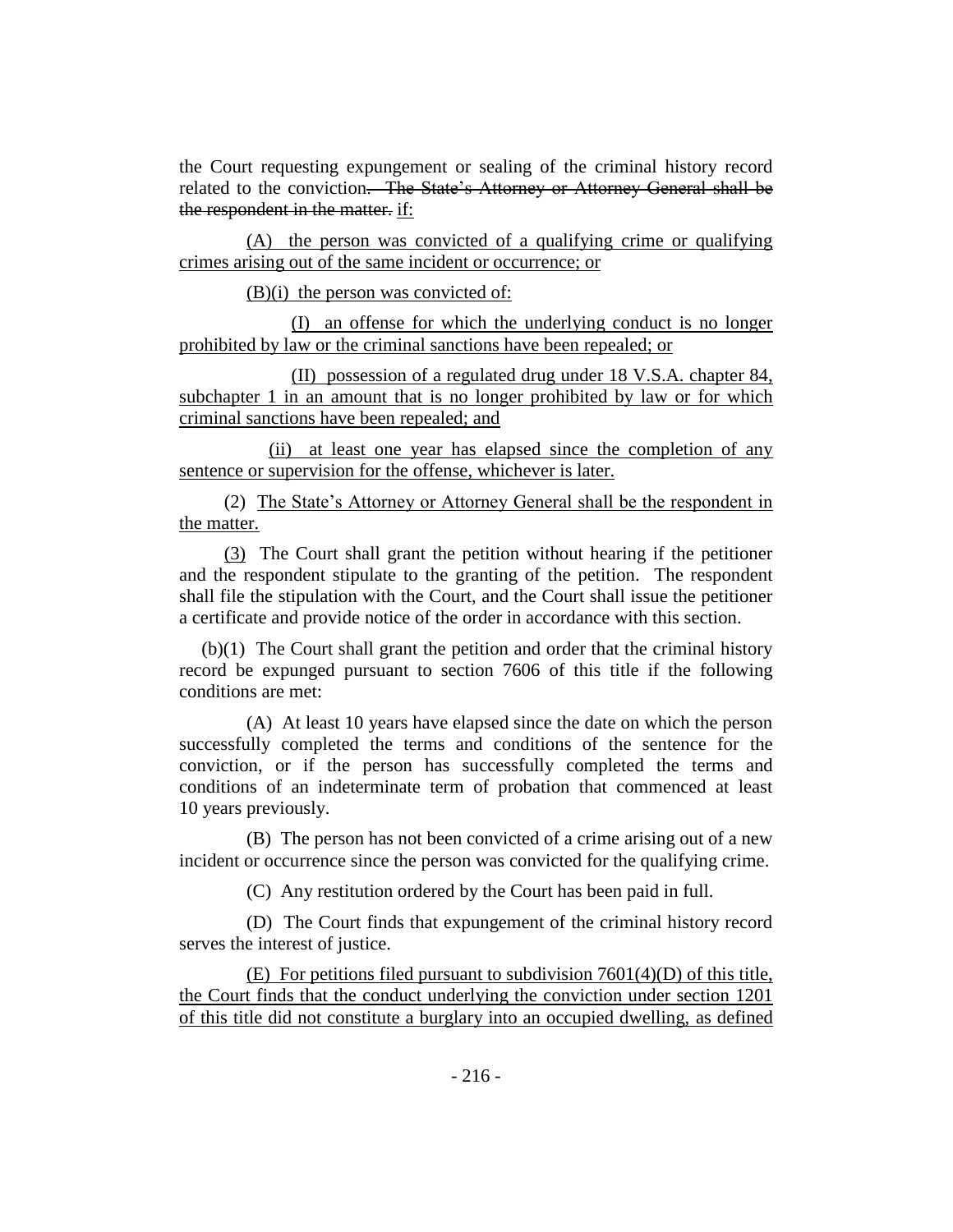in subdivision  $1201(b)(2)$  of this title. The petitioner shall bear the burden of establishing this fact.

(2) The Court shall grant the petition and order that all or part of the criminal history record be sealed pursuant to section 7607 of this title if the conditions of subdivisions  $(1)(A)$ ,  $(B)$ , and  $(C)$ , and  $(E)$  of this subsection are met and the Court finds that:

(A) sealing the criminal history record better serves the interest of justice than expungement; and

(B) the person committed the qualifying crime after reaching 19 years of age.

(c)(1) The Court shall grant the petition and order that the criminal history record be expunged pursuant to section 7606 of this title if the following conditions are met:

(A) At least 20 years have elapsed since the date on which the person successfully completed the terms and conditions of the sentence for the conviction.

(B) The person has not been convicted of a felony arising out of a new incident or occurrence since the person was convicted of the qualifying crime.

(C) The person has not been convicted of a misdemeanor during the past 15 years.

(D) Any restitution ordered by the Court for any crime of which the person has been convicted has been paid in full.

(E) After considering the particular nature of any subsequent offense, the Court finds that expungement of the criminal history record for the qualifying crime serves the interest of justice.

(F) For petitions filed pursuant to subdivision 7601(4)(D) of this title, the Court finds that the conduct underlying the conviction under section 1201 of this title did not constitute a burglary into an occupied dwelling, as defined in subdivision  $1201(b)(2)$  of this title. The petitioner shall bear the burden of establishing this fact.

(2) The Court shall grant the petition and order that all or part of the criminal history record be sealed pursuant to section 7607 of this title if the conditions of subdivisions (1)(A), (B), (C), and (D), and (F) of this subsection are met and the Court finds that:

(A) sealing the criminal history record better serves the interest of justice than expungement; and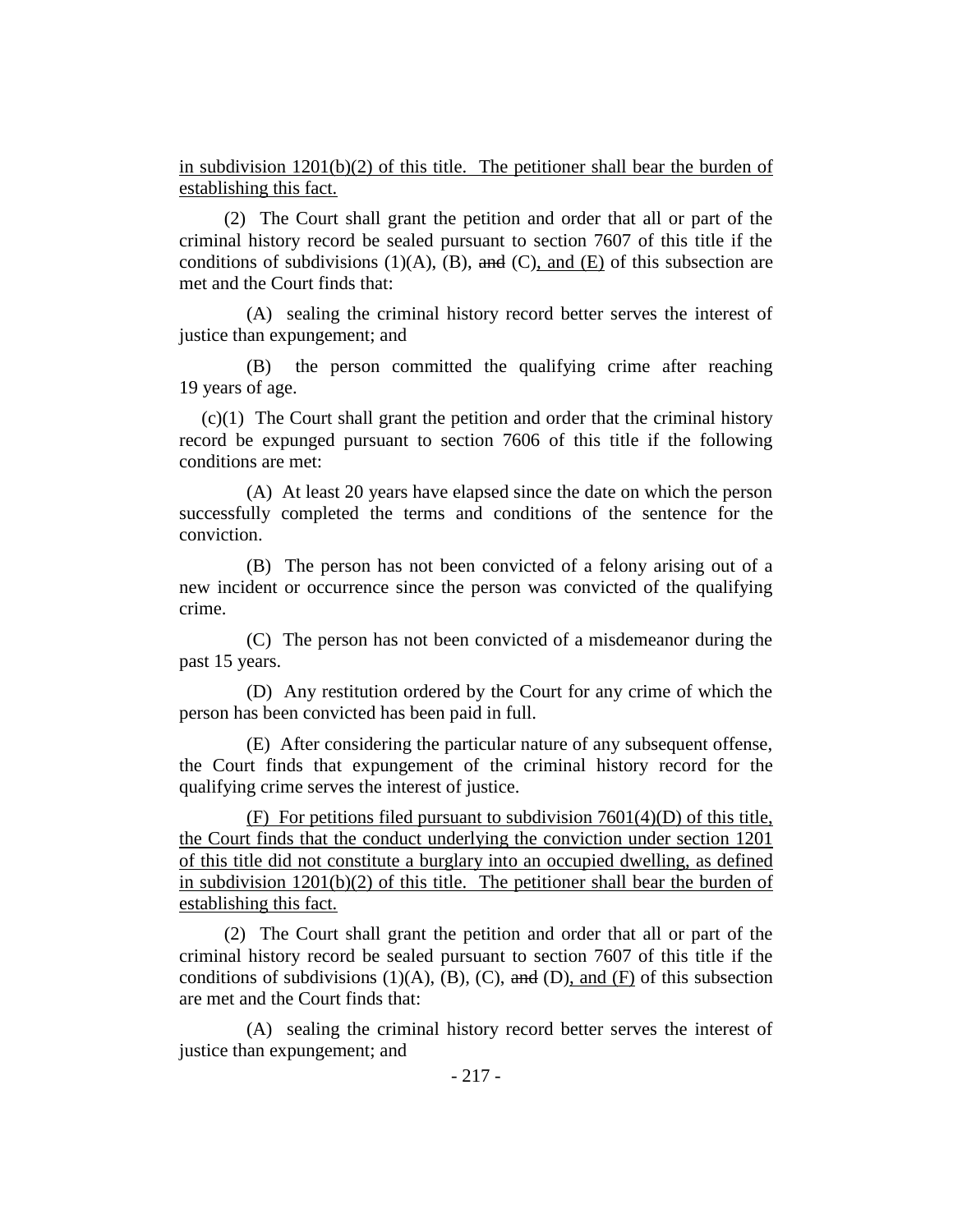(B) the person committed the qualifying crime after reaching 19 years of age.

(d) For petitions filed pursuant to subdivision  $(a)(1)(B)$  of this section, the Court shall grant the petition and order that the criminal history record be expunged pursuant to section 7606 of this title if the following conditions are met:

(1) At least one year has elapsed since the completion of any sentence or supervision for the offense, whichever is later.

(2) Any restitution ordered by the Court has been paid in full.

(3) The Court finds that expungement of the criminal history record serves the interest of justice.

(e) For petitions filed pursuant to subdivision  $(a)(1)(B)(i)(II)$  of this section:

(1) The petitioner shall bear the burden of establishing that his or her conviction was based on possessing a quantity of regulated drug that is no longer prohibited by law or for which criminal sanctions have been repealed.

(2) There shall be a rebuttable presumption that the weight of the regulated drug specified in the affidavit of probable cause associated with the petitioner's conviction was the amount possessed by the petitioner.

Sec. 3. EFFECTIVE DATE

This act shall take effect on passage.

(Committee vote: 4-0-1)

#### **CONFIRMATIONS**

The following appointments will be considered by the Senate, as a group, under suspension of the Rules, as moved by the President *pro tempore,* for confirmation together and without debate, by consent thereby given by the Senate. However, upon request of any senator, any appointment may be singled out and acted upon separately by the Senate, with consideration given to the report of the Committee to which the appointment was referred, and with full debate; and further, all appointments for the positions of Secretaries of Agencies, Commissioners of Departments, Judges, Magistrates, and members of the Public Service Board shall be fully and separately acted upon.

Robert Ide of Peacham – Commissioner, Department of Motor Vehicles – By Sen. Kitchel for the Committee on Transportation. (3/12/15)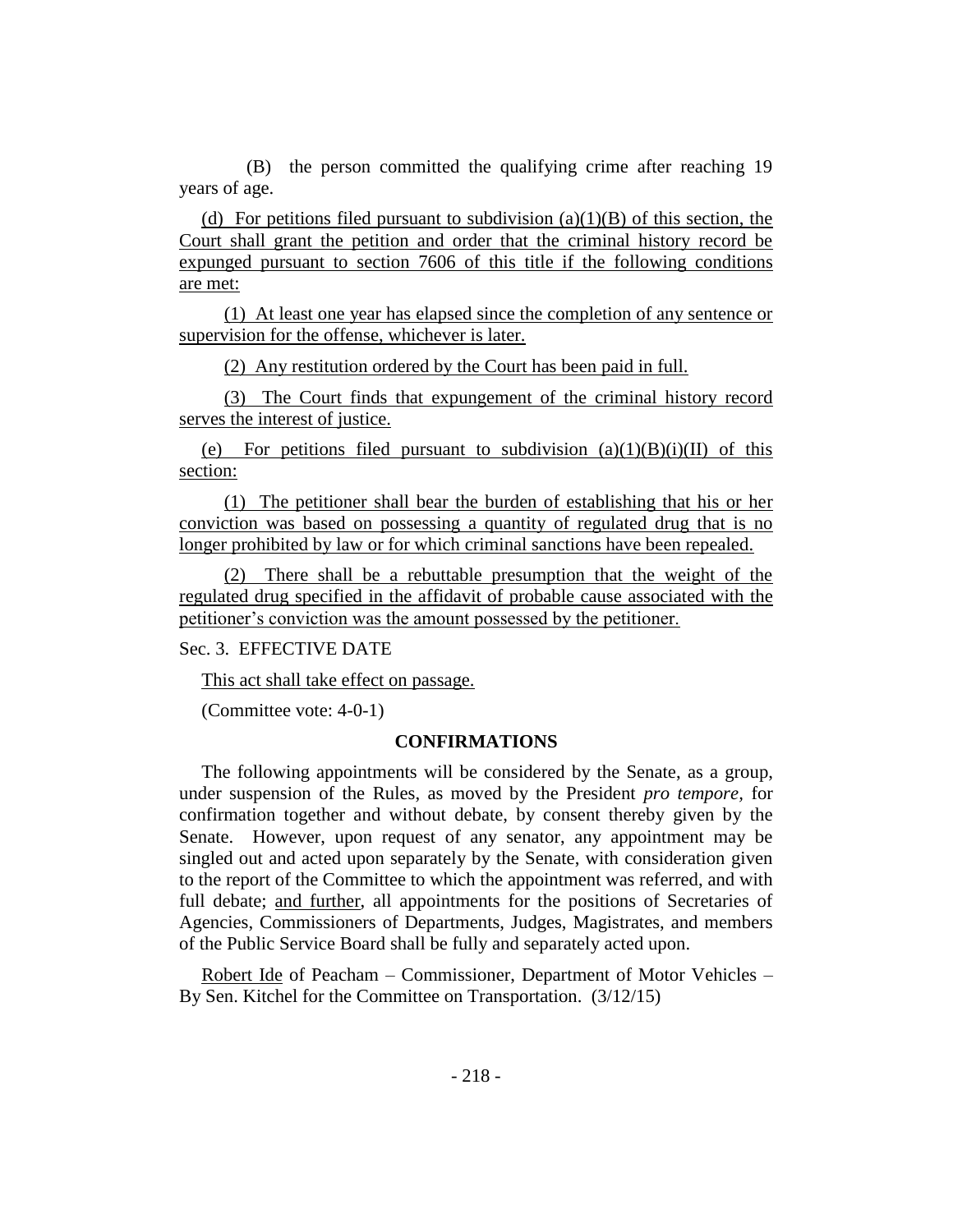#### **PUBLIC HEARINGS**

**Thursday, March 12, 2015** – Room 11 – 1:00 P.M. – 3:00 P.M. – Re: Further Reductions to the Governor's Proposed FY2016 Budget - House Committee on Appropriations.

#### **REPORTS ON FILE**

#### **Reports 2015**

Pursuant to the provisions of 2 V.S.A. §20(c), one (1) hard copy of the following report is on file in the office of the Secretary of the Senate. Effective January 2010, pursuant to Act No. 192, Adj. Sess.  $(2008)$  §5.005 $(g)$ some reports will automatically be sent by electronic copy only and can be found on the State of Vermont Legislative webpage.

1. Working Lands Enterprise Initiative Annual Report: Fiscal Year 2014. (Vermont Agency of Agriculture, Food and Markets) (March 2015)

#### **FOR INFORMATION ONLY**

#### **CROSSOVER DEADLINES**

The Senate Rules Committee established the following Crossover deadlines:

(1) All **Senate** bills must be reported out of the last committee of reference (including the Committees on Appropriations and Finance, except as provided below in (2) and the exceptions listed below) on or before **Friday, March 13, 2015**, and filed with the Secretary of the Senate so that they may be placed on the Calendar for Notice the next legislative day.

(2) All **Senate** bills referred pursuant to Senate Rule 31 to the Committees on Appropriations and Finance must be reported out by the last of those committees on or before **Friday, March 20, 2015**, and filed with the Secretary of the Senate so that they may be placed on the Calendar for Notice the next legislative day.

These deadlines may be waived for any bill or committee only with the consent of the Committee on Rules.

**Note**:Pursuant to Senate Rule 44A, the Senate will not act on House bills that do not meet these crossover deadlines, without the consent of the Senate Rules Committee.